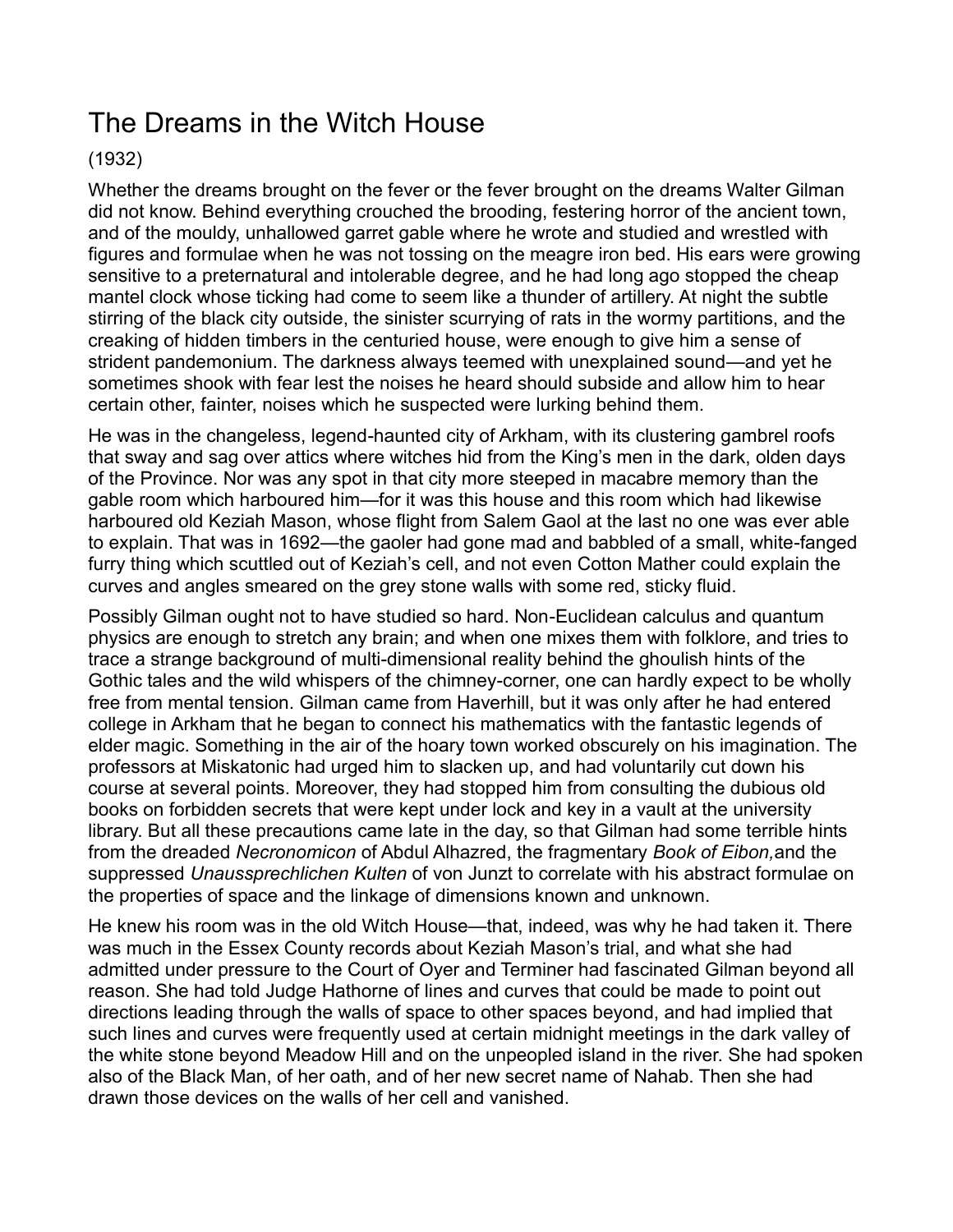Gilman believed strange things about Keziah, and had felt a queer thrill on learning that her dwelling was still standing after more than 235 years. When he heard the hushed Arkham whispers about Keziah's persistent presence in the old house and the narrow streets, about the irregular human tooth-marks left on certain sleepers in that and other houses, about the childish cries heard near May-Eve, and Hallowmass, about the stench often noted in the old house's attic just after those dreaded seasons, and about the small, furry, sharp-toothed thing which haunted the mouldering structure and the town and nuzzled people curiously in the black hours before dawn, he resolved to live in the place at any cost. A room was easy to secure; for the house was unpopular, hard to rent, and long given over to cheap lodgings. Gilman could not have told what he expected to find there, but he knew he wanted to be in the building where some circumstance had more or less suddenly given a mediocre old woman of the seventeenth century an insight into mathematical depths perhaps beyond the utmost modern delvings of Planck, Heisenberg, Einstein, and de Sitter.

He studied the timber and plaster walls for traces of cryptic designs at every accessible spot where the paper had peeled, and within a week managed to get the eastern attic room where Keziah was held to have practiced her spells. It had been vacant from the first—for no one had ever been willing to stay there long—but the Polish landlord had grown wary about renting it. Yet nothing whatever happened to Gilman till about the time of the fever. No ghostly Keziah flitted through the sombre halls and chambers, no small furry thing crept into his dismal eyrie to nuzzle him, and no record of the witch's incantations rewarded his constant search. Sometimes he would take walks through shadowy tangles of unpaved musty-smelling lanes where eldritch brown houses of unknown age leaned and tottered and leered mockingly through narrow, small-paned windows. Here he knew strange things had happened once, and there was a faint suggestion behind the surface that everything of that monstrous past might not—at least in the darkest, narrowest, and most intricately crooked alleys—have utterly perished. He also rowed out twice to the ill-regarded island in the river, and made a sketch of the singular angles described by the moss-grown rows of grey standing stones whose origin was so obscure and immemorial.

Gilman's room was of good size but queerly irregular shape; the north wall slanting perceptibly inward from the outer to the inner end, while the low ceiling slanted gently downward in the same direction. Aside from an obvious rat-hole and the signs of other stopped-up ones, there was no access—nor any appearance of a former avenue of access to the space which must have existed between the slanting wall and the straight outer wall on the house's north side, though a view from the exterior shewed where a window had been boarded up at a very remote date. The loft above the ceiling—which must have had a slanting floor—was likewise inaccessible. When Gilman climbed up a ladder to the cobwebbed level loft above the rest of the attic he found vestiges of a bygone aperture tightly and heavily covered with ancient planking and secured by the stout wooden pegs common in colonial carpentry. No amount of persuasion, however, could induce the stolid landlord to let him investigate either of these two closed spaces.

As time wore along, his absorption in the irregular wall and ceiling of his room increased; for he began to read into the odd angles a mathematical significance which seemed to offer vague clues regarding their purpose. Old Keziah, he reflected, might have had excellent reasons for living in a room with peculiar angles; for was it not through certain angles that she claimed to have gone outside the boundaries of the world of space we know? His interest gradually veered away from the unplumbed voids beyond the slanting surfaces, since it now appeared that the purpose of those surfaces concerned the side he was already on.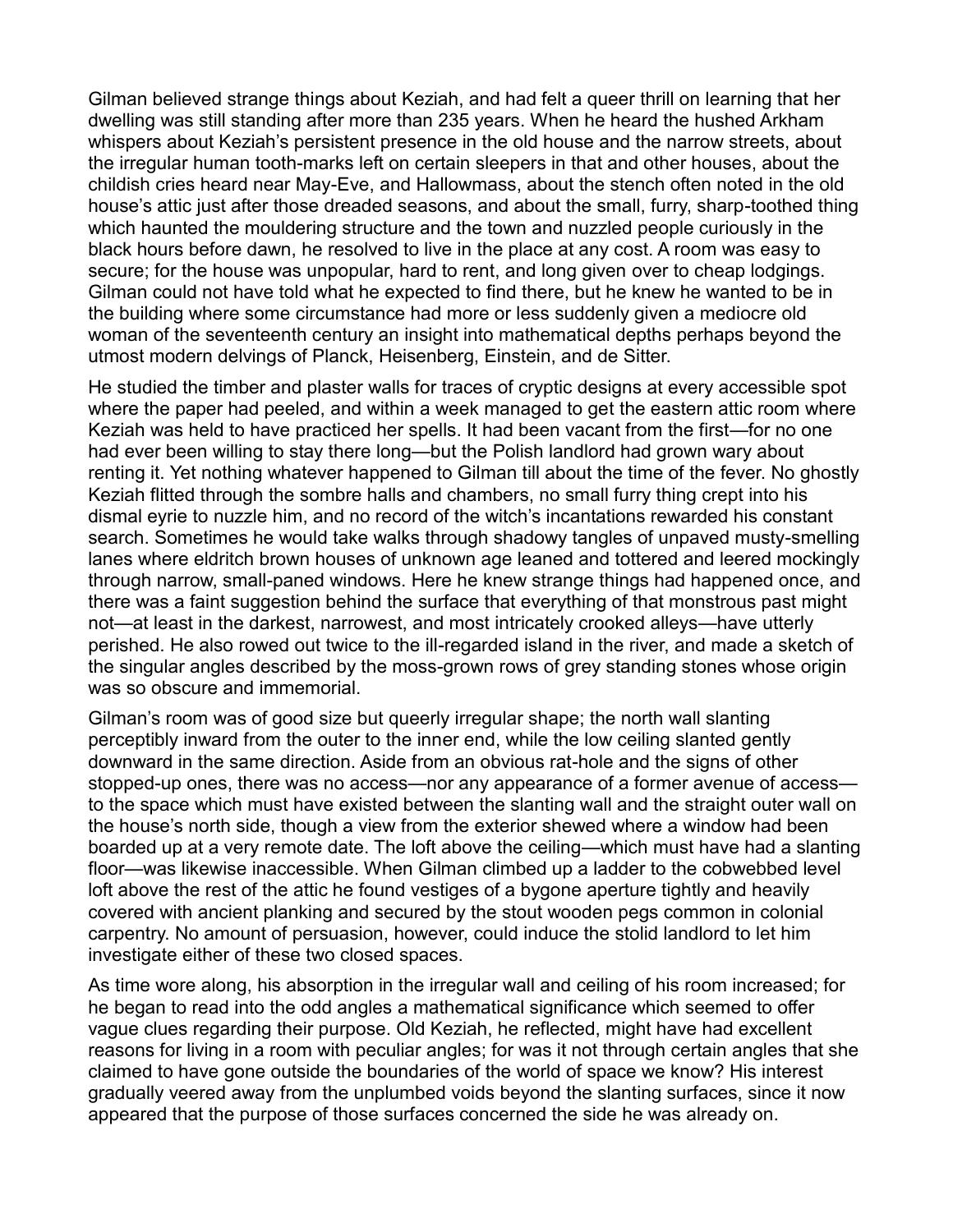The touch of brain-fever and the dreams began early in February. For some time, apparently, the curious angles of Gilman's room had been having a strange, almost hypnotic effect on him; and as the bleak winter advanced he had found himself staring more and more intently at the corner where the down-slanting ceiling met the inward-slanting wall. About this period his inability to concentrate on his formal studies worried him considerably, his apprehensions about the mid-year examinations being very acute. But the exaggerated sense of hearing was scarcely less annoying. Life had become an insistent and almost unendurable cacophony, and there was that constant, terrifying impression of *other* sounds—perhaps from regions beyond life—trembling on the very brink of audibility. So far as concrete noises went, the rats in the ancient partitions were the worst. Sometimes their scratching seemed not only furtive but deliberate. When it came from beyond the slanting north wall it was mixed with a sort of dry rattling—and when it came from the century-closed loft above the slanting ceiling Gilman always braced himself as if expecting some horror which only bided its time before descending to engulf him utterly.

The dreams were wholly beyond the pale of sanity, and Gilman felt that they must be a result, jointly, of his studies in mathematics and in folklore. He had been thinking too much about the vague regions which his formulae told him must lie beyond the three dimensions we know, and about the possibility that old Keziah Mason—quided by some influence past all conjecture—had actually found the gate to those regions. The yellowed county records containing her testimony and that of her accusers were so damnably suggestive of things beyond human experience—and the descriptions of the darting little furry object which served as her familiar were so painfully realistic despite their incredible details.

That object—no larger than a good-sized rat and quaintly called by the townspeople "Brown Jenkin"—seemed to have been the fruit of a remarkable case of sympathetic herd-delusion, for in 1692 no less than eleven persons had testified to glimpsing it. There were recent rumours, too, with a baffling and disconcerting amount of agreement. Witnesses said it had long hair and the shape of a rat, but that its sharp-toothed, bearded face was evilly human while its paws were like tiny human hands. It took messages betwixt old Keziah and the devil, and was nursed on the witch's blood—which it sucked like a vampire. Its voice was a kind of loathsome titter, and it could speak all languages. Of all the bizarre monstrosities in Gilman's dreams, nothing filled him with greater panic and nausea than this blasphemous and diminutive hybrid, whose image flitted across his vision in a form a thousandfold more hateful than anything his waking mind had deduced from the ancient records and the modern whispers.

Gilman's dreams consisted largely in plunges through limitless abysses of inexplicably coloured twilight and bafflingly disordered sound; abysses whose material and gravitational properties, and whose relation to his own entity, he could not even begin to explain. He did not walk or climb, fly or swim, crawl or wriggle; yet always experienced a mode of motion partly voluntary and partly involuntary. Of his own condition he could not well judge, for sight of his arms, legs, and torso seemed always cut off by some odd disarrangement of perspective; but he felt that his physical organisation and faculties were somehow marvellously transmuted and obliquely projected—though not without a certain grotesque relationship to his normal proportions and properties.

The abysses were by no means vacant, being crowded with indescribably angled masses of alien-hued substance, some of which appeared to be organic while others seemed inorganic. A few of the organic objects tended to awake vague memories in the back of his mind, though he could form no conscious idea of what they mockingly resembled or suggested. In the later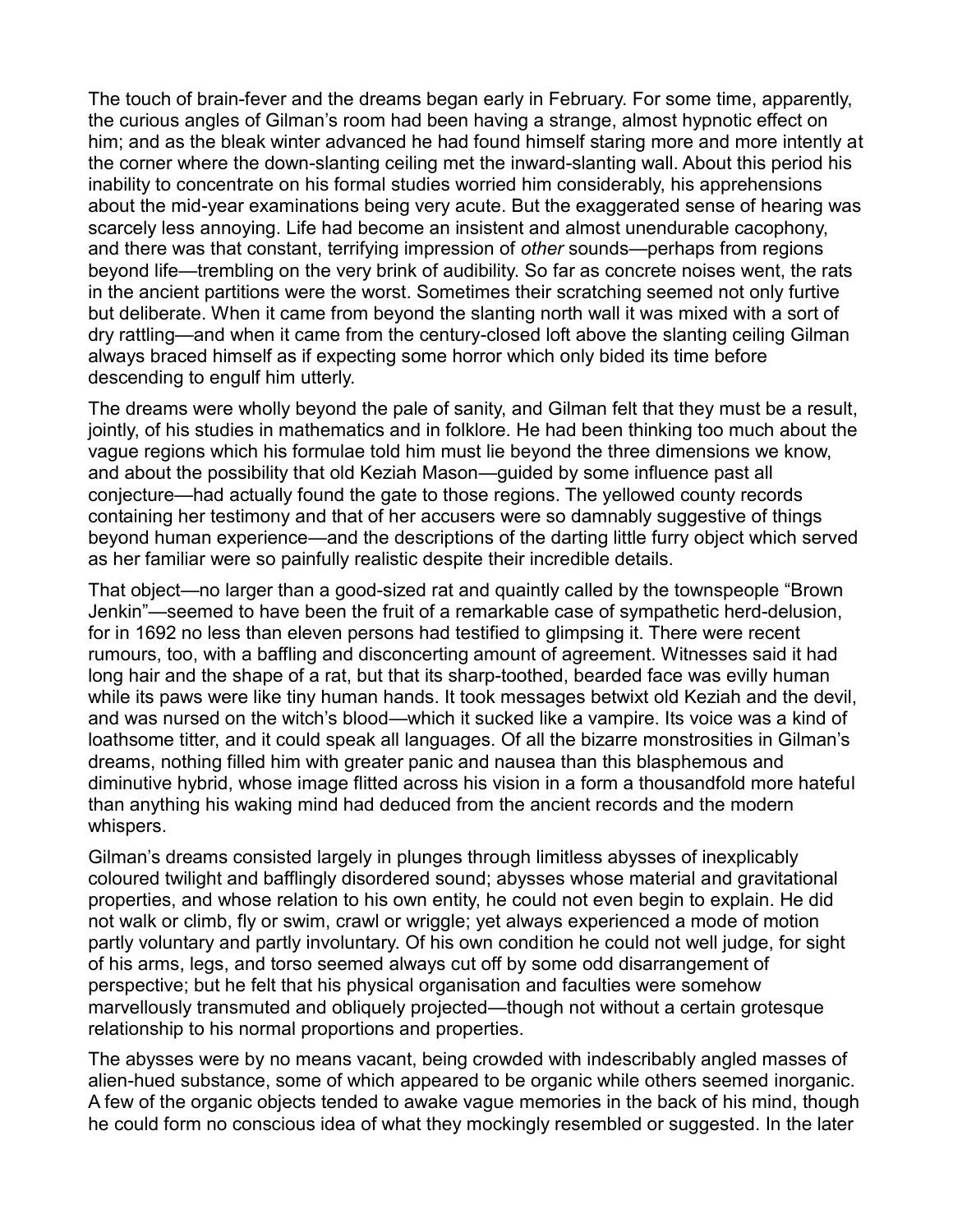dreams he began to distinguish separate categories into which the organic objects appeared to be divided, and which seemed to involve in each case a radically different species of conduct-pattern and basic motivation. Of these categories one seemed to him to include objects slightly less illogical and irrelevant in their motions than the members of the other categories.

All the objects—organic and inorganic alike—were totally beyond description or even comprehension. Gilman sometimes compared the inorganic masses to prisms, labyrinths, clusters of cubes and planes, and Cyclopean buildings; and the organic things struck him variously as groups of bubbles, octopi, centipedes, living Hindoo idols, and intricate Arabesques roused into a kind of ophidian animation. Everything he saw was unspeakably menacing and horrible; and whenever one of the organic entities appeared by its motions to be noticing him, he felt a stark, hideous fright which generally jolted him awake. Of how the organic entities moved, he could tell no more than of how he moved himself. In time he observed a further mystery—the tendency of certain entities to appear suddenly out of empty space, or to disappear totally with equal suddenness. The shrieking, roaring confusion of sound which permeated the abysses was past all analysis as to pitch, timbre, or rhythm; but seemed to be synchronous with vague visual changes in all the indefinite objects, organic and inorganic alike. Gilman had a constant sense of dread that it might rise to some unbearable degree of intensity during one or another of its obscure, relentlessly inevitable fluctuations.

But it was not in these vortices of complete alienage that he saw Brown Jenkin. That shocking little horror was reserved for certain lighter, sharper dreams which assailed him just before he dropped into the fullest depths of sleep. He would be lying in the dark fighting to keep awake when a faint lambent glow would seem to shimmer around the centuried room, shewing in a violet mist the convergence of angled planes which had seized his brain so insidiously. The horror would appear to pop out of the rat-hole in the corner and patter toward him over the sagging, wide-planked floor with evil expectancy in its tiny, bearded human face—but mercifully, this dream always melted away before the object got close enough to nuzzle him. It had hellishly long, sharp, canine teeth. Gilman tried to stop up the rat-hole every day, but each night the real tenants of the partitions would gnaw away the obstruction, whatever it might be. Once he had the landlord nail tin over it, but the next night the rats gnawed a fresh hole—in making which they pushed or dragged out into the room a curious little fragment of bone.

Gilman did not report his fever to the doctor, for he knew he could not pass the examinations if ordered to the college infirmary when every moment was needed for cramming. As it was, he failed in Calculus D and Advanced General Psychology, though not without hope of making up lost ground before the end of the term. It was in March when the fresh element entered his lighter preliminary dreaming, and the nightmare shape of Brown Jenkin began to be companioned by the nebulous blur which grew more and more to resemble a bent old woman. This addition disturbed him more than he could account for, but finally he decided that it was like an ancient crone whom he had twice actually encountered in the dark tangle of lanes near the abandoned wharves. On those occasions the evil, sardonic, and seemingly unmotivated stare of the beldame had set him almost shivering—especially the first time, when an overgrown rat darting across the shadowed mouth of a neighbouring alley had made him think irrationally of Brown Jenkin. Now, he reflected, those nervous fears were being mirrored in his disordered dreams.

That the influence of the old house was unwholesome, he could not deny; but traces of his early morbid interest still held him there. He argued that the fever alone was responsible for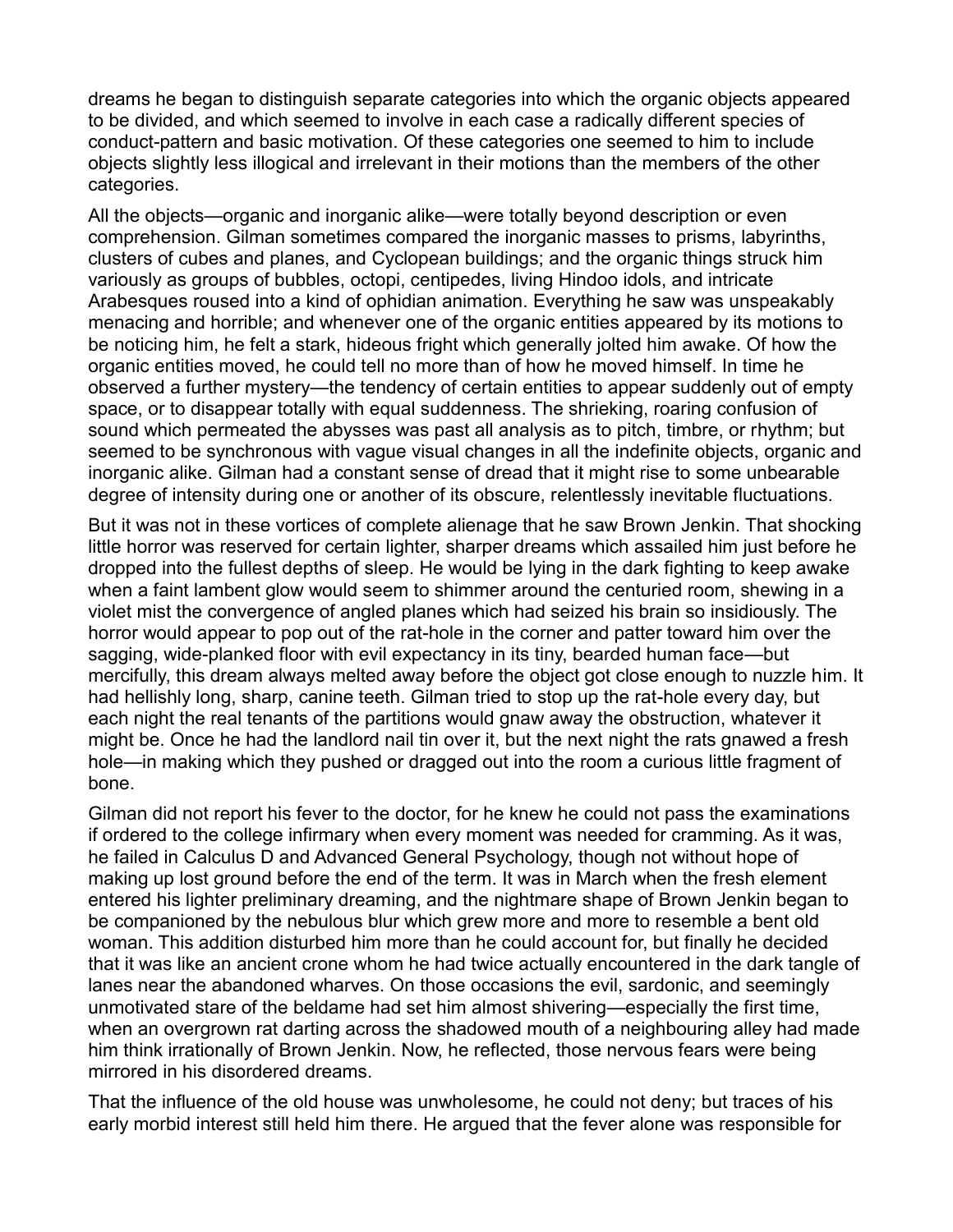his nightly phantasies, and that when the touch abated he would be free from the monstrous visions. Those visions, however, were of abhorrent vividness and convincingness, and whenever he awaked he retained a vague sense of having undergone much more than he remembered. He was hideously sure that in unrecalled dreams he had talked with both Brown Jenkin and the old woman, and that they had been urging him to go somewhere with them and to meet a third being of greater potency.

Toward the end of March he began to pick up in his mathematics, though other studies bothered him increasingly. He was getting an intuitive knack for solving Riemannian equations, and astonished Professor Upham by his comprehension of fourth-dimensional and other problems which had floored all the rest of the class. One afternoon there was a discussion of possible freakish curvatures in space, and of theoretical points of approach or even contact between our part of the cosmos and various other regions as distant as the farthest stars or the trans-galactic gulfs themselves—or even as fabulously remote as the tentatively conceivable cosmic units beyond the whole Einsteinian space-time continuum. Gilman's handling of this theme filled everyone with admiration, even though some of his hypothetical illustrations caused an increase in the always plentiful gossip about his nervous and solitary eccentricity. What made the students shake their heads was his sober theory that a man might—given mathematical knowledge admittedly beyond all likelihood of human acquirement—step deliberately from the earth to any other celestial body which might lie at one of an infinity of specific points in the cosmic pattern.

Such a step, he said, would require only two stages; first, a passage out of the threedimensional sphere we know, and second, a passage back to the three-dimensional sphere at another point, perhaps one of infinite remoteness. That this could be accomplished without loss of life was in many cases conceivable. Any being from any part of three-dimensional space could probably survive in the fourth dimension; and its survival of the second stage would depend upon what alien part of three-dimensional space it might select for its re-entry. Denizens of some planets might be able to live on certain others—even planets belonging to other galaxies, or to similar-dimensional phases of other space-time continua—though of course there must be vast numbers of mutually uninhabitable even though mathematically juxtaposed bodies or zones of space.

It was also possible that the inhabitants of a given dimensional realm could survive entry to many unknown and incomprehensible realms of additional or indefinitely multiplied dimensions—be they within or outside the given space-time continuum—and that the converse would be likewise true. This was a matter for speculation, though one could be fairly certain that the type of mutation involved in a passage from any given dimensional plane to the next higher plane would not be destructive of biological integrity as we understand it. Gilman could not be very clear about his reasons for this last assumption, but his haziness here was more than overbalanced by his clearness on other complex points. Professor Upham especially liked his demonstration of the kinship of higher mathematics to certain phases of magical lore transmitted down the ages from an ineffable antiquity—human or prehuman—whose knowledge of the cosmos and its laws was greater than ours.

Around the first of April Gilman worried considerably because his slow fever did not abate. He was also troubled by what some of his fellow-lodgers said about his sleep-walking. It seemed that he was often absent from his bed, and that the creaking of his floor at certain hours of the night was remarked by the man in the room below. This fellow also spoke of hearing the tread of shod feet in the night; but Gilman was sure he must have been mistaken in this, since shoes as well as other apparel were always precisely in place in the morning. One could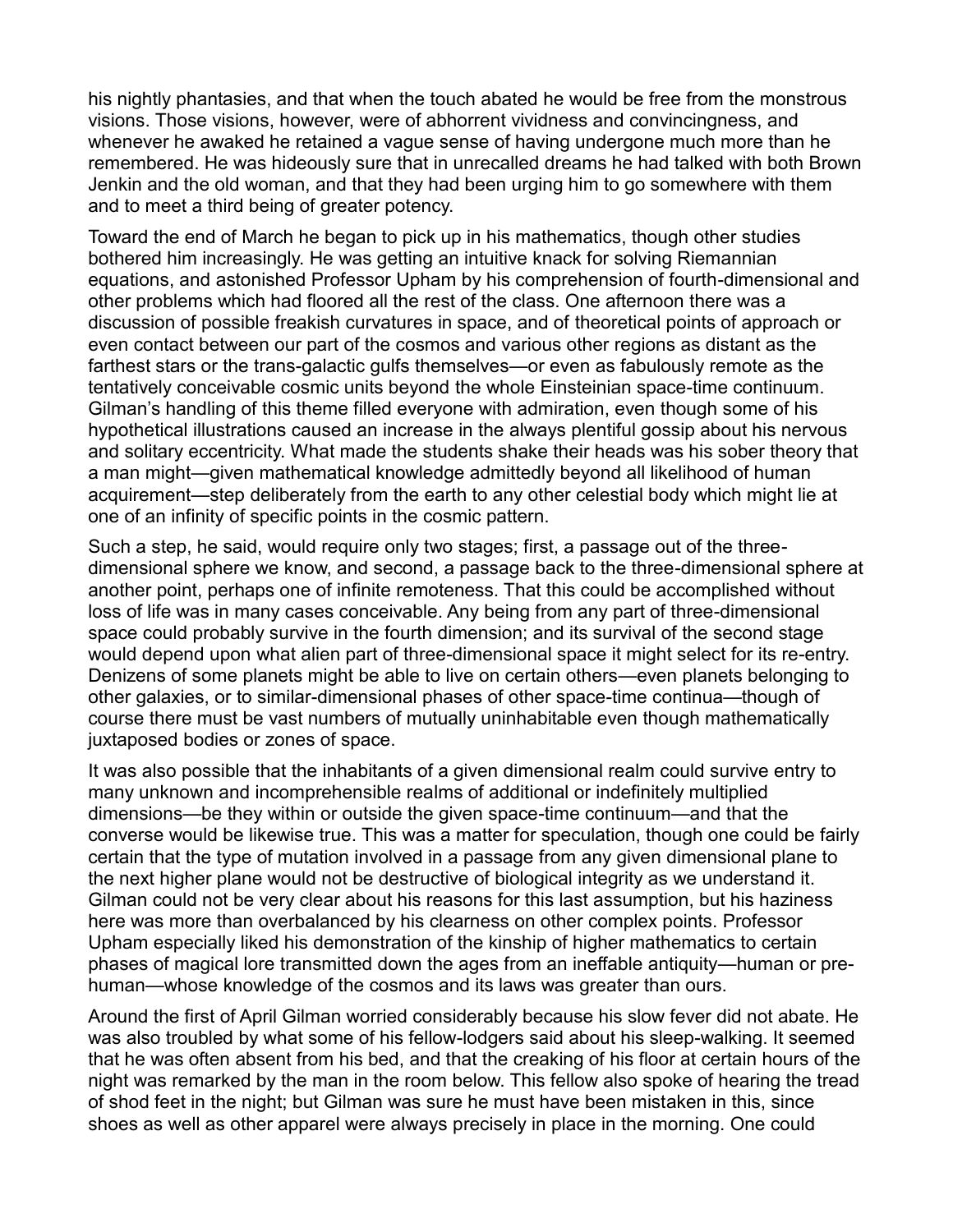develop all sorts of aural delusions in this morbid old house—for did not Gilman himself, even in daylight, now feel certain that noises other than rat-scratchings came from the black voids beyond the slanting wall and above the slanting ceiling? His pathologically sensitive ears began to listen for faint footfalls in the immemorially sealed loft overhead, and sometimes the illusion of such things was agonisingly realistic.

However, he knew that he had actually become a somnambulist; for twice at night his room had been found vacant, though with all his clothing in place. Of this he had been assured by Frank Elwood, the one fellow-student whose poverty forced him to room in this squalid and unpopular house. Elwood had been studying in the small hours and had come up for help on a differential equation, only to find Gilman absent. It had been rather presumptuous of him to open the unlocked door after knocking had failed to rouse a response, but he had needed the help very badly and thought that his host would not mind a gentle prodding awake. On neither occasion, though, had Gilman been there—and when told of the matter he wondered where he could have been wandering, barefoot and with only his night-clothes on. He resolved to investigate the matter if reports of his sleep-walking continued, and thought of sprinkling flour on the floor of the corridor to see where his footsteps might lead. The door was the only conceivable egress, for there was no possible foothold outside the narrow window.

As April advanced Gilman's fever-sharpened ears were disturbed by the whining prayers of a superstitious loomfixer named Joe Mazurewicz, who had a room on the ground floor. Mazurewicz had told long, rambling stories about the ghost of old Keziah and the furry, sharpfanged, nuzzling thing, and had said he was so badly haunted at times that only his silver crucifix—given him for the purpose by Father Iwanicki of St. Stanislaus' Church—could bring him relief. Now he was praying because the Witches' Sabbath was drawing near. May-Eve was Walpurgis-Night, when hell's blackest evil roamed the earth and all the slaves of Satan gathered for nameless rites and deeds. It was always a very bad time in Arkham, even though the fine folks up in Miskatonic Avenue and High and Saltonstall Streets pretended to know nothing about it. There would be bad doings—and a child or two would probably be missing. Joe knew about such things, for his grandmother in the old country had heard tales from her grandmother. It was wise to pray and count one's beads at this season. For three months Keziah and Brown Jenkin had not been near Joe's room, nor near Paul Choynski's room, nor anywhere else—and it meant no good when they held off like that. They must be up to something.

Gilman dropped in at a doctor's office on the 16th of the month, and was surprised to find his temperature was not as high as he had feared. The physician questioned him sharply, and advised him to see a nerve specialist. On reflection, he was glad he had not consulted the still more inquisitive college doctor. Old Waldron, who had curtailed his activities before, would have made him take a rest—an impossible thing now that he was so close to great results in his equations. He was certainly near the boundary between the known universe and the fourth dimension, and who could say how much farther he might go?

But even as these thoughts came to him he wondered at the source of his strange confidence. Did all of this perilous sense of imminence come from the formulae on the sheets he covered day by day? The soft, stealthy, imaginary footsteps in the sealed loft above were unnerving. And now, too, there was a growing feeling that somebody was constantly persuading him to do something terrible which he could not do. How about the somnambulism? Where did he go sometimes in the night? And what was that faint suggestion of sound which once in a while seemed to trickle through the maddening confusion of identifiable sounds even in broad daylight and full wakefulness? Its rhythm did not correspond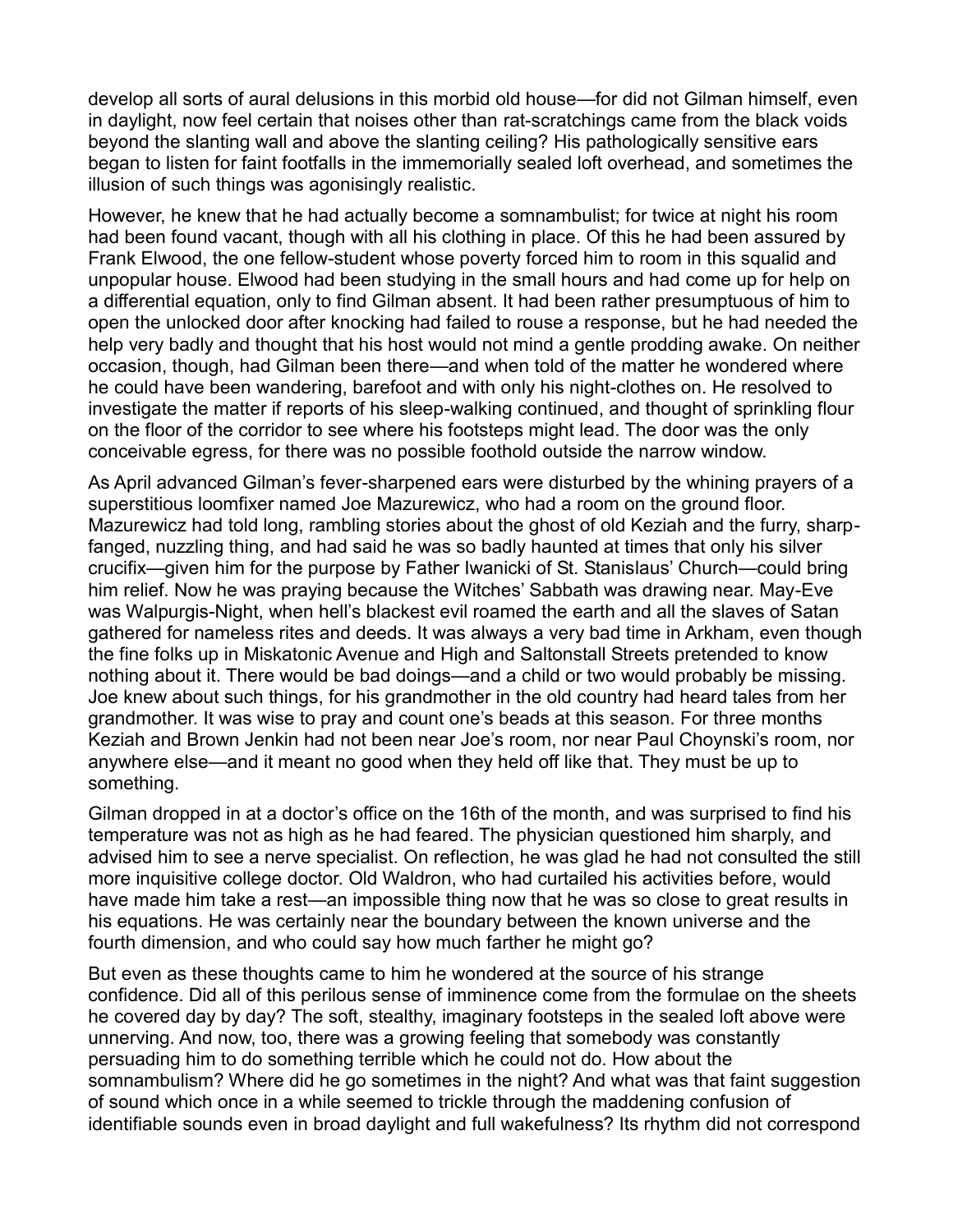to anything on earth, unless perhaps to the cadence of one or two unmentionable Sabbatchants, and sometimes he feared it corresponded to certain attributes of the vague shrieking or roaring in those wholly alien abysses of dream.

The dreams were meanwhile getting to be atrocious. In the lighter preliminary phase the evil old woman was now of fiendish distinctness, and Gilman knew she was the one who had frightened him in the slums. Her bent back, long nose, and shrivelled chin were unmistakable, and her shapeless brown garments were like those he remembered. The expression on her face was one of hideous malevolence and exultation, and when he awaked he could recall a croaking voice that persuaded and threatened. He must meet the Black Man, and go with them all to the throne of Azathoth at the centre of ultimate Chaos. That was what she said. He must sign in his own blood the book of Azathoth and take a new secret name now that his independent delvings had gone so far. What kept him from going with her and Brown Jenkin and the other to the throne of Chaos where the thin flutes pipe mindlessly was the fact that he had seen the name "Azathoth" in the Necronomicon, and knew it stood for a primal evil too horrible for description.

The old woman always appeared out of thin air near the corner where the downward slant met the inward slant. She seemed to crystallise at a point closer to the ceiling than to the floor, and every night she was a little nearer and more distinct before the dream shifted. Brown Jenkin, too, was always a little nearer at the last, and its yellowish-white fangs glistened shockingly in that unearthly violet phosphorescence. Its shrill loathsome tittering stuck more and more in Gilman's head, and he could remember in the morning how it had pronounced the words "Azathoth" and "Nyarlathotep".

In the deeper dreams everything was likewise more distinct, and Gilman felt that the twilight abysses around him were those of the fourth dimension. Those organic entities whose motions seemed least flagrantly irrelevant and unmotivated were probably projections of lifeforms from our own planet, including human beings. What the others were in their own dimensional sphere or spheres he dared not try to think. Two of the less irrelevantly moving things—a rather large congeries of iridescent, prolately spheroidal bubbles and a very much smaller polyhedron of unknown colours and rapidly shifting surface angles—seemed to take notice of him and follow him about or float ahead as he changed position among the titan prisms, labyrinths, cube-and-plane clusters, and quasi-buildings; and all the while the vague shrieking and roaring waxed louder and louder, as if approaching some monstrous climax of utterly unendurable intensity.

During the night of April 19-20 the new development occurred. Gilman was half-involuntarily moving about in the twilight abysses with the bubble-mass and the small polyhedron floating ahead, when he noticed the peculiarly regular angles formed by the edges of some gigantic neighbouring prism-clusters. In another second he was out of the abyss and standing tremulously on a rocky hillside bathed in intense, diffused green light. He was barefooted and in his night-clothes, and when he tried to walk discovered that he could scarcely lift his feet. A swirling vapour hid everything but the immediate sloping terrain from sight, and he shrank from the thought of the sounds that might surge out of that vapour.

Then he saw the two shapes laboriously crawling toward him—the old woman and the little furry thing. The crone strained up to her knees and managed to cross her arms in a singular fashion, while Brown Jenkin pointed in a certain direction with a horribly anthropoid fore paw which it raised with evident difficulty. Spurred by an impulse he did not originate, Gilman dragged himself forward along a course determined by the angle of the old woman's arms and the direction of the small monstrosity's paw, and before he had shuffled three steps he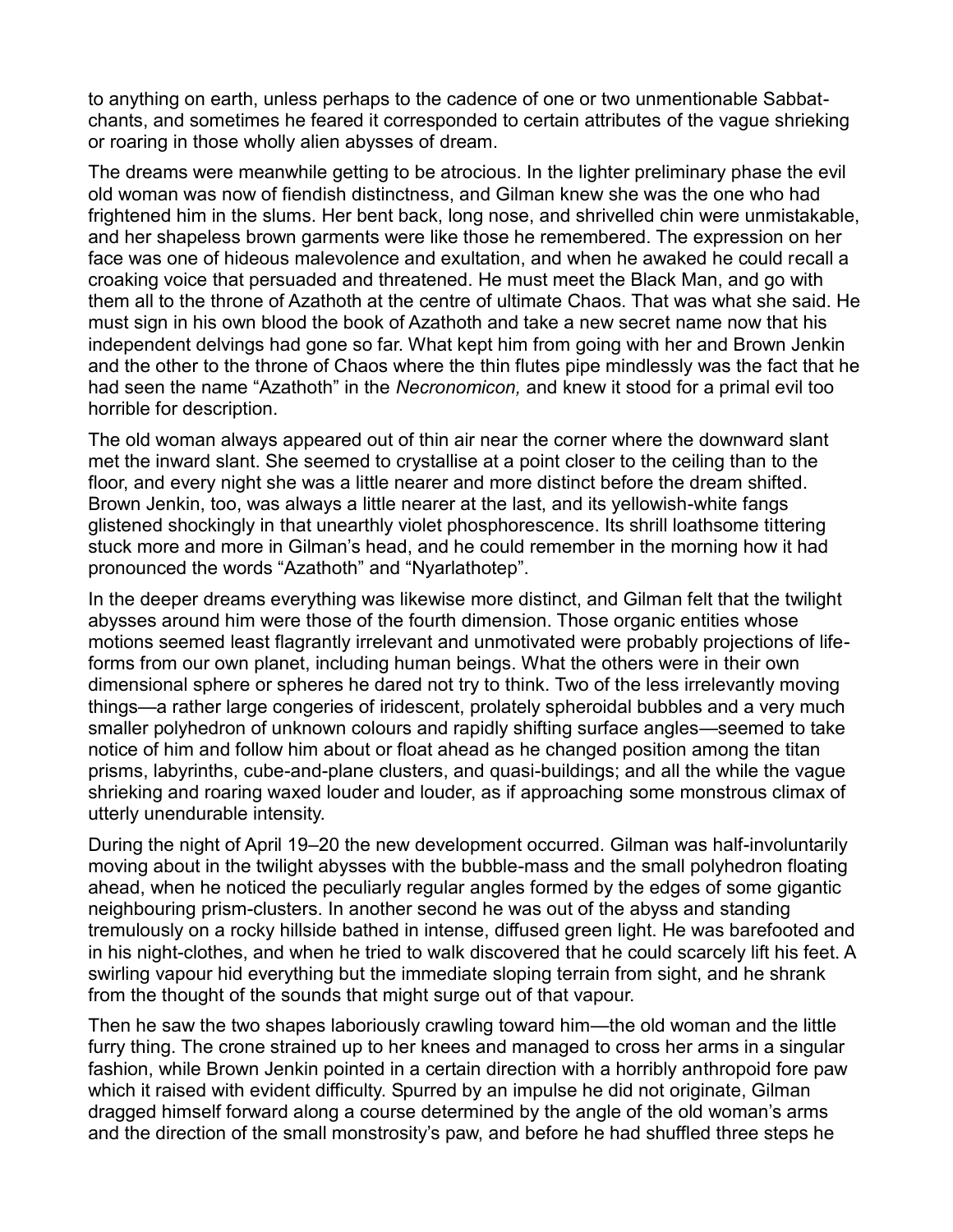was back in the twilight abysses. Geometrical shapes seethed around him, and he fell dizzily and interminably. At last he woke in his bed in the crazily angled garret of the eldritch old house.

He was good for nothing that morning, and stayed away from all his classes. Some unknown attraction was pulling his eyes in a seemingly irrelevant direction, for he could not help staring at a certain vacant spot on the floor. As the day advanced the focus of his unseeing eyes changed position, and by noon he had conquered the impulse to stare at vacancy. About two o'clock he went out for lunch, and as he threaded the narrow lanes of the city he found himself turning always to the southeast. Only an effort halted him at a cafeteria in Church Street, and after the meal he felt the unknown pull still more strongly.

He would have to consult a nerve specialist after all—perhaps there was a connexion with his somnambulism—but meanwhile he might at least try to break the morbid spell himself. Undoubtedly he could still manage to walk away from the pull; so with great resolution he headed against it and dragged himself deliberately north along Garrison Street. By the time he had reached the bridge over the Miskatonic he was in a cold perspiration, and he clutched at the iron railing as he gazed upstream at the ill-regarded island whose regular lines of ancient standing stones brooded sullenly in the afternoon sunlight.

Then he gave a start. For there was a clearly visible living figure on that desolate island, and a second glance told him it was certainly the strange old woman whose sinister aspect had worked itself so disastrously into his dreams. The tall grass near her was moving, too, as if some other living thing were crawling close to the ground. When the old woman began to turn toward him he fled precipitately off the bridge and into the shelter of the town's labyrinthine waterfront alleys. Distant though the island was, he felt that a monstrous and invincible evil could flow from the sardonic stare of that bent, ancient figure in brown.

The southeastward pull still held, and only with tremendous resolution could Gilman drag himself into the old house and up the rickety stairs. For hours he sat silent and aimless, with his eyes shifting gradually westward. About six o'clock his sharpened ears caught the whining prayers of Joe Mazurewicz two floors below, and in desperation he seized his hat and walked out into the sunset-golden streets, letting the now directly southward pull carry him where it might. An hour later darkness found him in the open fields beyond Hangman's Brook, with the glimmering spring stars shining ahead. The urge to walk was gradually changing to an urge to leap mystically into space, and suddenly he realised just where the source of the pull lay.

It was in the sky. A definite point among the stars had a claim on him and was calling him. Apparently it was a point somewhere between Hydra and Argo Navis, and he knew that he had been urged toward it ever since he had awaked soon after dawn. In the morning it had been underfoot; afternoon found it rising in the southeast, and now it was roughly south but wheeling toward the west. What was the meaning of this new thing? Was he going mad? How long would it last? Again mustering his resolution, Gilman turned and dragged himself back to the sinister old house.

Mazurewicz was waiting for him at the door, and seemed both anxious and reluctant to whisper some fresh bit of superstition. It was about the witch light. Joe had been out celebrating the night before—it was Patriots' Day in Massachusetts—and had come home after midnight. Looking up at the house from outside, he had thought at first that Gilman's window was dark; but then he had seen the faint violet glow within. He wanted to warn the gentleman about that glow, for everybody in Arkham knew it was Keziah's witch light which played near Brown Jenkin and the ghost of the old crone herself. He had not mentioned this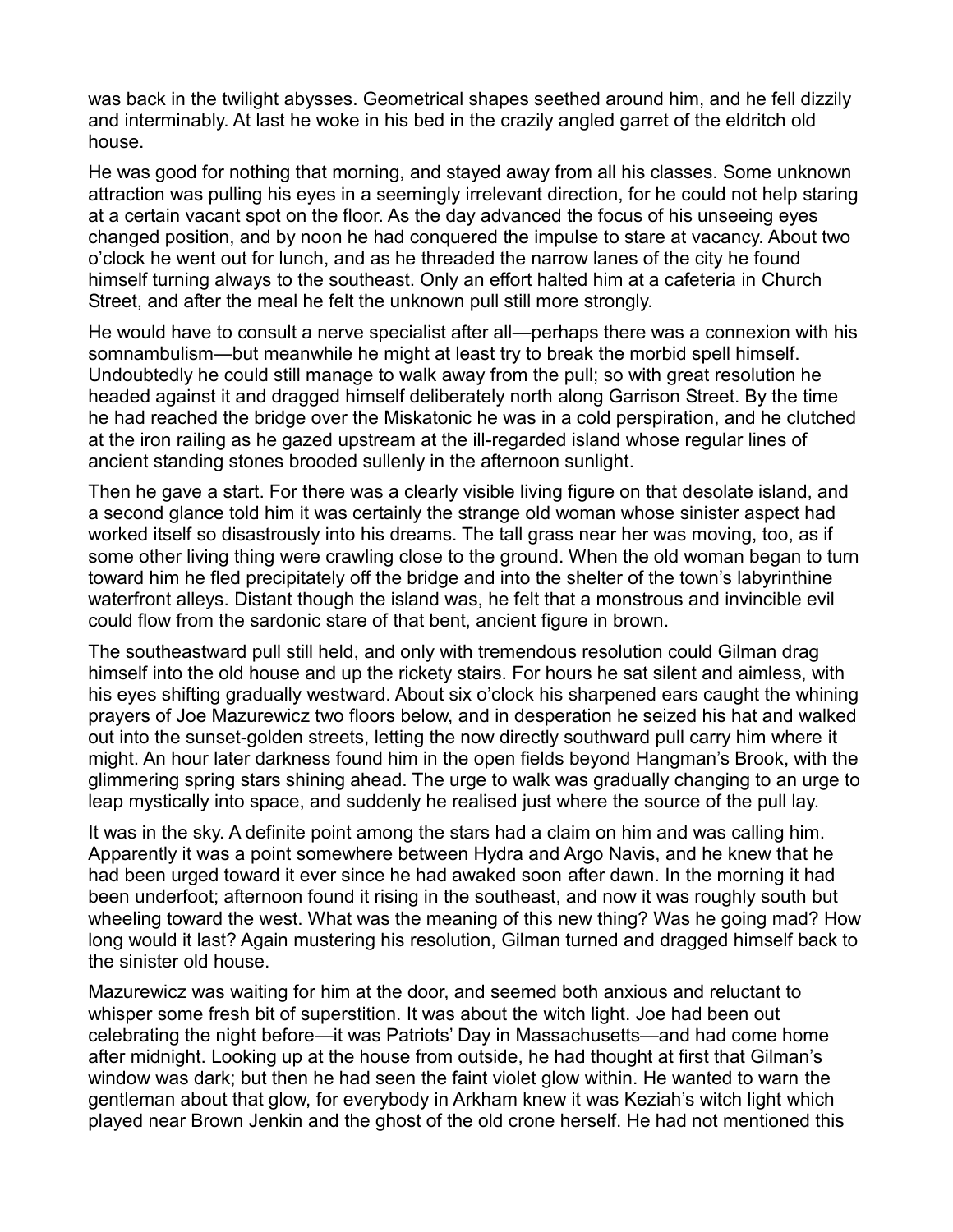before, but now he must tell about it because it meant that Keziah and her long-toothed familiar were haunting the young gentleman. Sometimes he and Paul Choynski and Landlord Dombrowski thought they saw that light seeping out of cracks in the sealed loft above the young gentleman's room, but they had all agreed not to talk about that. However, it would be better for the gentleman to take another room and get a crucifix from some good priest like Father Iwanicki.

As the man rambled on Gilman felt a nameless panic clutch at his throat. He knew that Joe must have been half drunk when he came home the night before, yet this mention of a violet light in the garret window was of frightful import. It was a lambent glow of this sort which always played about the old woman and the small furry thing in those lighter, sharper dreams which prefaced his plunge into unknown abysses, and the thought that a wakeful second person could see the dream-luminance was utterly beyond sane harbourage. Yet where had the fellow got such an odd notion? Had he himself talked as well as walked around the house in his sleep? No, Joe said, he had not—but he must check up on this. Perhaps Frank Elwood could tell him something, though he hated to ask.

Fever—wild dreams—somnambulism—illusions of sounds—a pull toward a point in the sky and now a suspicion of insane sleep-talking! He must stop studying, see a nerve specialist, and take himself in hand. When he climbed to the second story he paused at Elwood's door but saw that the other youth was out. Reluctantly he continued up to his garret room and sat down in the dark. His gaze was still pulled to the southwest, but he also found himself listening intently for some sound in the closed loft above, and half imagining that an evil violet light seeped down through an infinitesimal crack in the low, slanting ceiling.

That night as Gilman slept the violet light broke upon him with heightened intensity, and the old witch and small furry thing—getting closer than ever before—mocked him with inhuman squeals and devilish gestures. He was glad to sink into the vaguely roaring twilight abysses, though the pursuit of that iridescent bubble-congeries and that kaleidoscopic little polyhedron was menacing and irritating. Then came the shift as vast converging planes of a slipperylooking substance loomed above and below him—a shift which ended in a flash of delirium and a blaze of unknown, alien light in which yellow, carmine, and indigo were madly and inextricably blended.

He was half lying on a high, fantastically balustraded terrace above a boundless jungle of outlandish, incredible peaks, balanced planes, domes, minarets, horizontal discs poised on pinnacles, and numberless forms of still greater wildness—some of stone and some of metal—which glittered gorgeously in the mixed, almost blistering glare from a polychromatic sky. Looking upward he saw three stupendous discs of flame, each of a different hue, and at a different height above an infinitely distant curving horizon of low mountains. Behind him tiers of higher terraces towered aloft as far as he could see. The city below stretched away to the limits of vision, and he hoped that no sound would well up from it.

The pavement from which he easily raised himself was of a veined, polished stone beyond his power to identify, and the tiles were cut in bizarre-angled shapes which struck him as less asymmetrical than based on some unearthly symmetry whose laws he could not comprehend. The balustrade was chest-high, delicate, and fantastically wrought, while along the rail were ranged at short intervals little figures of grotesque design and exquisite workmanship. They, like the whole balustrade, seemed to be made of some sort of shining metal whose colour could not be guessed in this chaos of mixed effulgences; and their nature utterly defied conjecture. They represented some ridged, barrel-shaped object with thin horizontal arms radiating spoke-like from a central ring, and with vertical knobs or bulbs projecting from the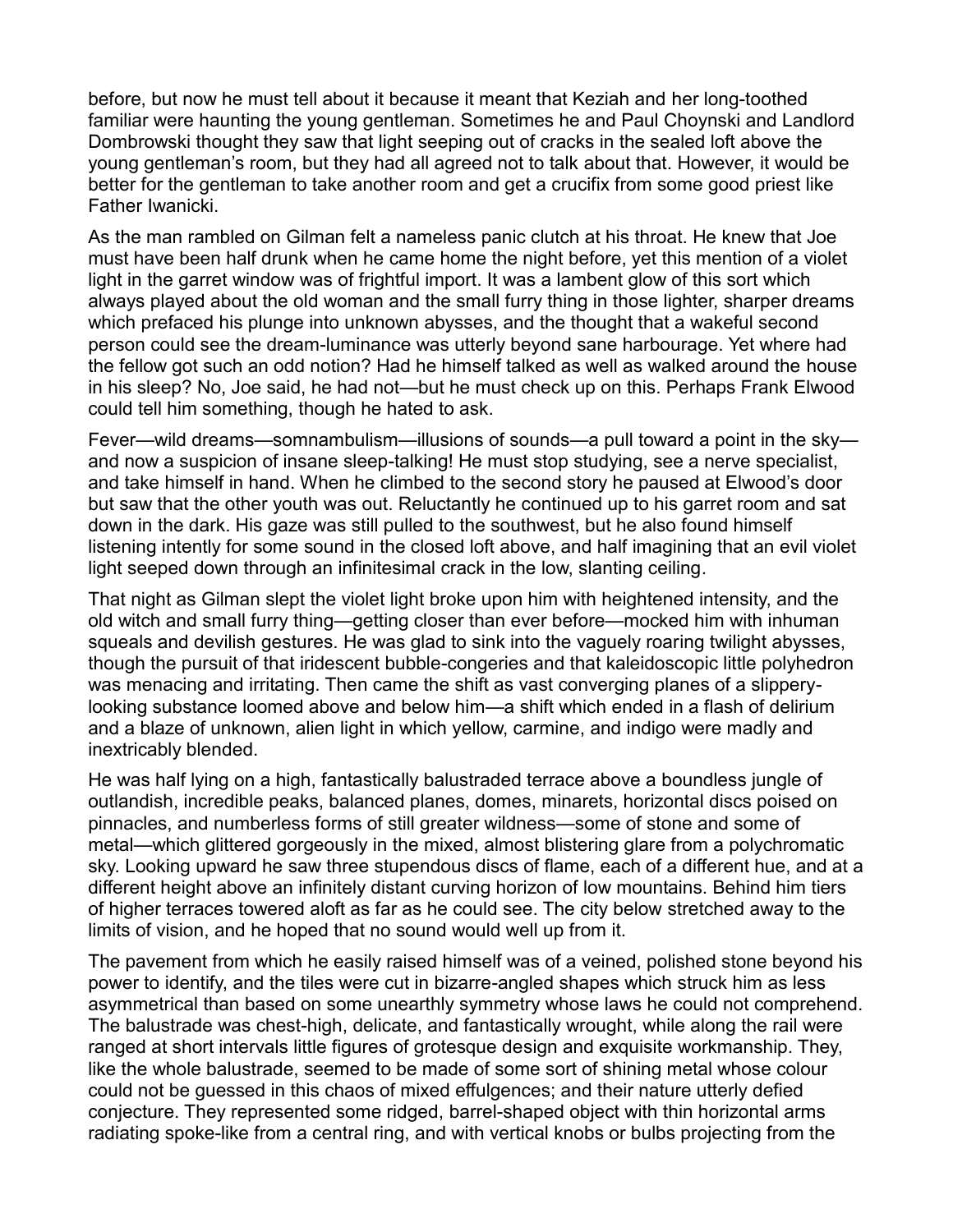head and base of the barrel. Each of these knobs was the hub of a system of five long, flat, triangularly tapering arms arranged around it like the arms of a starfish—nearly horizontal, but curving slightly away from the central barrel. The base of the bottom knob was fused to the long railing with so delicate a point of contact that several figures had been broken off and were missing. The figures were about four and a half inches in height, while the spiky arms gave them a maximum diameter of about two and a half inches.

When Gilman stood up the tiles felt hot to his bare feet. He was wholly alone, and his first act was to walk to the balustrade and look dizzily down at the endless, Cyclopean city almost two thousand feet below. As he listened he thought a rhythmic confusion of faint musical pipings covering a wide tonal range welled up from the narrow streets beneath, and he wished he might discern the denizens of the place. The sight turned him giddy after a while, so that he would have fallen to the pavement had he not clutched instinctively at the lustrous balustrade. His right hand fell on one of the projecting figures, the touch seeming to steady him slightly. It was too much, however, for the exotic delicacy of the metal-work, and the spiky figure snapped off under his grasp. Still half-dazed, he continued to clutch it as his other hand seized a vacant space on the smooth railing.

But now his oversensitive ears caught something behind him, and he looked back across the level terrace. Approaching him softly though without apparent furtiveness were five figures, two of which were the sinister old woman and the fanged, furry little animal. The other three were what sent him unconscious—for they were living entities about eight feet high, shaped precisely like the spiky images on the balustrade, and propelling themselves by a spider-like wriggling of their lower set of starfish-arms.

Gilman awakened in his bed, drenched by a cold perspiration and with a smarting sensation in his face, hands, and feet. Springing to the floor, he washed and dressed in frantic haste, as if it were necessary for him to get out of the house as quickly as possible. He did not know where he wished to go, but felt that once more he would have to sacrifice his classes. The odd pull toward that spot in the sky between Hydra and Argo had abated, but another of even greater strength had taken its place. Now he felt that he must go north—infinitely north. He dreaded to cross the bridge that gave a view of the desolate island in the Miskatonic, so went over the Peabody Avenue bridge. Very often he stumbled, for his eyes and ears were chained to an extremely lofty point in the blank blue sky.

After about an hour he got himself under better control, and saw that he was far from the city. All around him stretched the bleak emptiness of salt marshes, while the narrow road ahead led to Innsmouth—that ancient, half-deserted town which Arkham people were so curiously unwilling to visit. Though the northward pull had not diminished, he resisted it as he had resisted the other pull, and finally found that he could almost balance the one against the other. Plodding back to town and getting some coffee at a soda fountain, he dragged himself into the public library and browsed aimlessly among the lighter magazines. Once he met some friends who remarked how oddly sunburned he looked, but he did not tell them of his walk. At three o'clock he took some lunch at a restaurant, noting meanwhile that the pull had either lessened or divided itself. After that he killed the time at a cheap cinema show, seeing the inane performance over and over again without paying any attention to it.

About nine at night he drifted homeward and stumbled into the ancient house. Joe Mazurewicz was whining unintelligible prayers, and Gilman hastened up to his own garret chamber without pausing to see if Elwood was in. It was when he turned on the feeble electric light that the shock came. At once he saw there was something on the table which did not belong there, and a second look left no room for doubt. Lying on its side—for it could not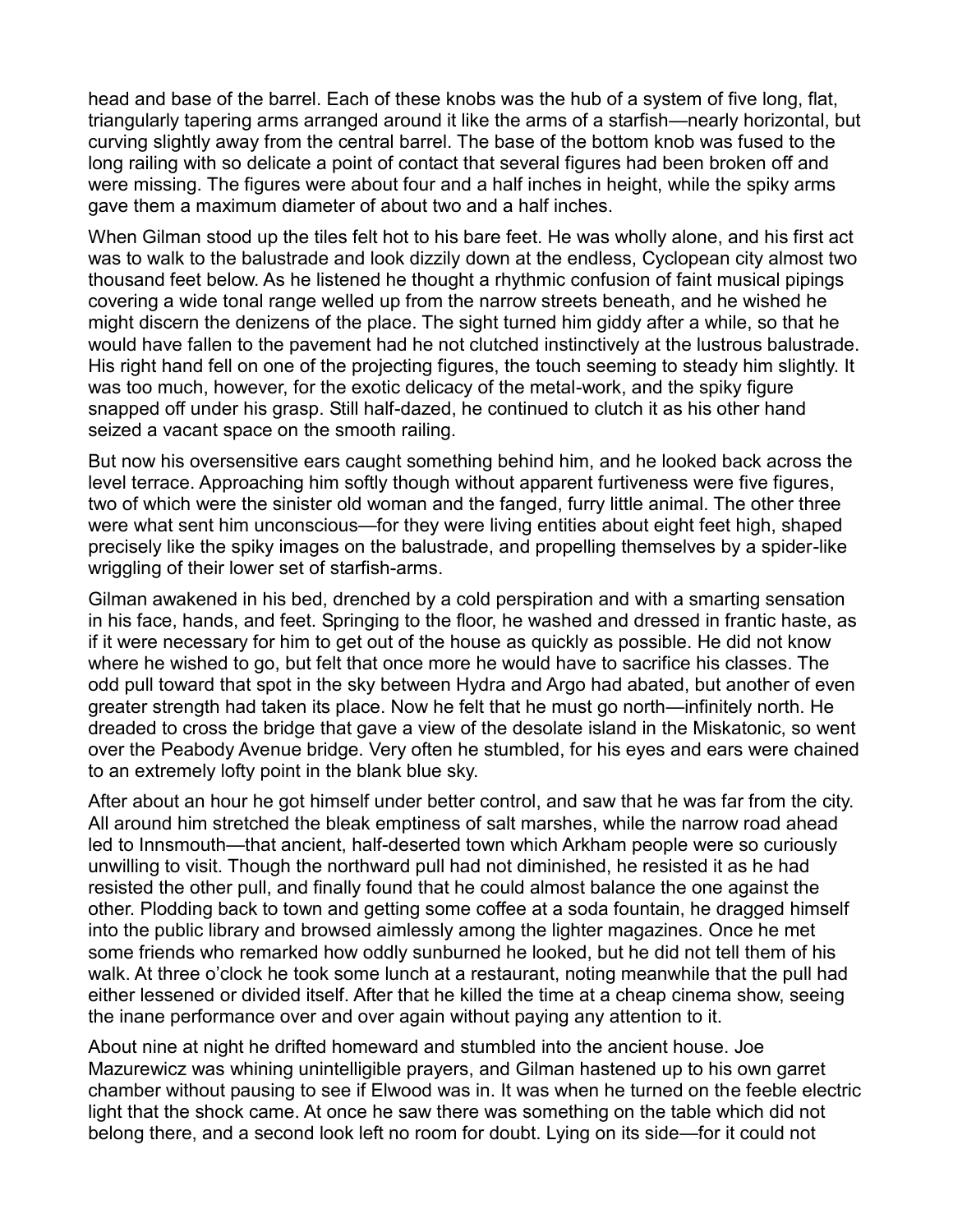stand up alone—was the exotic spiky figure which in his monstrous dream he had broken off the fantastic balustrade. No detail was missing. The ridged, barrel-shaped centre, the thin, radiating arms, the knobs at each end, and the flat, slightly outward-curving starfish-arms spreading from those knobs—all were there. In the electric light the colour seemed to be a kind of iridescent grey veined with green, and Gilman could see amidst his horror and bewilderment that one of the knobs ended in a jagged break corresponding to its former point of attachment to the dream-railing.

Only his tendency toward a dazed stupor prevented him from screaming aloud. This fusion of dream and reality was too much to bear. Still dazed, he clutched at the spiky thing and staggered downstairs to Landlord Dombrowski's quarters. The whining prayers of the superstitious loomfixer were still sounding through the mouldy halls, but Gilman did not mind them now. The landlord was in, and greeted him pleasantly. No, he had not seen that thing before and did not know anything about it. But his wife had said she found a funny tin thing in one of the beds when she fixed the rooms at noon, and maybe that was it. Dombrowski called her, and she waddled in. Yes, that was the thing. She had found it in the young gentleman's bed—on the side next the wall. It had looked very queer to her, but of course the young gentleman had lots of queer things in his room—books and curios and pictures and markings on paper. She certainly knew nothing about it.

So Gilman climbed upstairs again in a mental turmoil, convinced that he was either still dreaming or that his somnambulism had run to incredible extremes and led him to depredations in unknown places. Where had he got this outré thing? He did not recall seeing it in any museum in Arkham. It must have been somewhere, though; and the sight of it as he snatched it in his sleep must have caused the odd dream-picture of the balustraded terrace. Next day he would make some very guarded inquiries—and perhaps see the nerve specialist.

Meanwhile he would try to keep track of his somnambulism. As he went upstairs and across the garret hall he sprinkled about some flour which he had borrowed—with a frank admission as to its purpose—from the landlord. He had stopped at Elwood's door on the way, but had found all dark within. Entering his room, he placed the spiky thing on the table, and lay down in complete mental and physical exhaustion without pausing to undress. From the closed loft above the slanting ceiling he thought he heard a faint scratching and padding, but he was too disorganised even to mind it. That cryptical pull from the north was getting very strong again, though it seemed now to come from a lower place in the sky.

In the dazzling violet light of dream the old woman and the fanged, furry thing came again and with a greater distinctness than on any former occasion. This time they actually reached him, and he felt the crone's withered claws clutching at him. He was pulled out of bed and into empty space, and for a moment he heard a rhythmic roaring and saw the twilight amorphousness of the vague abysses seething around him. But that moment was very brief, for presently he was in a crude, windowless little space with rough beams and planks rising to a peak just above his head, and with a curious slanting floor underfoot. Propped level on that floor were low cases full of books of every degree of antiquity and disintegration, and in the centre were a table and bench, both apparently fastened in place. Small objects of unknown shape and nature were ranged on the tops of the cases, and in the flaming violet light Gilman thought he saw a counterpart of the spiky image which had puzzled him so horribly. On the left the floor fell abruptly away, leaving a black triangular gulf out of which, after a second's dry rattling, there presently climbed the hateful little furry thing with the yellow fangs and bearded human face.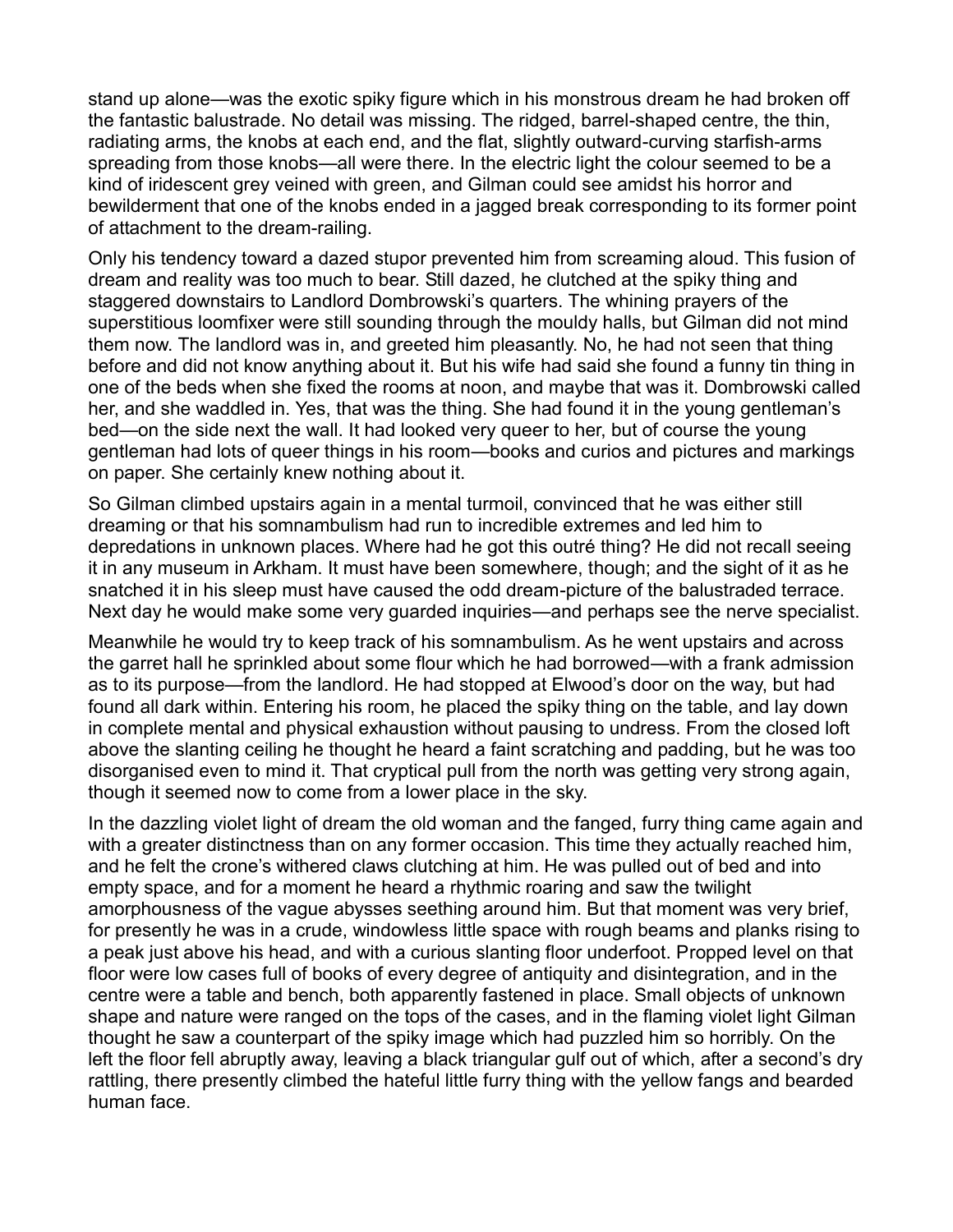The evilly grinning beldame still clutched him, and beyond the table stood a figure he had never seen before—a tall, lean man of dead black colouration but without the slightest sign of negroid features; wholly devoid of either hair or beard, and wearing as his only garment a shapeless robe of some heavy black fabric. His feet were indistinguishable because of the table and bench, but he must have been shod, since there was a clicking whenever he changed position. The man did not speak, and bore no trace of expression on his small, regular features. He merely pointed to a book of prodigious size which lay open on the table, while the beldame thrust a huge grey quill into Gilman's right hand. Over everything was a pall of intensely maddening fear, and the climax was reached when the furry thing ran up the dreamer's clothing to his shoulders and then down his left arm, finally biting him sharply in the wrist just below his cuff. As the blood spurted from this wound Gilman lapsed into a faint.

He awaked on the morning of the 22nd with a pain in his left wrist, and saw that his cuff was brown with dried blood. His recollections were very confused, but the scene with the black man in the unknown space stood out vividly. The rats must have bitten him as he slept, giving rise to the climax of that frightful dream. Opening the door, he saw that the flour on the corridor floor was undisturbed except for the huge prints of the loutish fellow who roomed at the other end of the garret. So he had not been sleep-walking this time. But something would have to be done about those rats. He would speak to the landlord about them. Again he tried to stop up the hole at the base of the slanting wall, wedging in a candlestick which seemed of about the right size. His ears were ringing horribly, as if with the residual echoes of some horrible noise heard in dreams.

As he bathed and changed clothes he tried to recall what he had dreamed after the scene in the violet-litten space, but nothing definite would crystallise in his mind. That scene itself must have corresponded to the sealed loft overhead, which had begun to attack his imagination so violently, but later impressions were faint and hazy. There were suggestions of the vague, twilight abysses, and of still vaster, blacker abysses beyond them—abysses in which all fixed suggestions of form were absent. He had been taken there by the bubble-congeries and the little polyhedron which always dogged him; but they, like himself, had changed to wisps of milky, barely luminous mist in this farther void of ultimate blackness. Something else had gone on ahead—a larger wisp which now and then condensed into nameless approximations of form—and he thought that their progress had not been in a straight line, but rather along the alien curves and spirals of some ethereal vortex which obeyed laws unknown to the physics and mathematics of any conceivable cosmos. Eventually there had been a hint of vast, leaping shadows, of a monstrous, half-acoustic pulsing, and of the thin, monotonous piping of an unseen flute—but that was all. Gilman decided he had picked up that last conception from what he had read in the *Necronomicon* about the mindless entity Azathoth, which rules all time and space from a curiously environed black throne at the centre of Chaos.

When the blood was washed away the wrist wound proved very slight, and Gilman puzzled over the location of the two tiny punctures. It occurred to him that there was no blood on the bedspread where he had lain—which was very curious in view of the amount on his skin and cuff. Had he been sleep-walking within his room, and had the rat bitten him as he sat in some chair or paused in some less rational position? He looked in every corner for brownish drops or stains, but did not find any. He had better, he thought, sprinkle flour within the room as well as outside the door—though after all no further proof of his sleep-walking was needed. He knew he did walk—and the thing to do now was to stop it. He must ask Frank Elwood for help. This morning the strange pulls from space seemed lessened, though they were replaced by another sensation even more inexplicable. It was a vague, insistent impulse to fly away from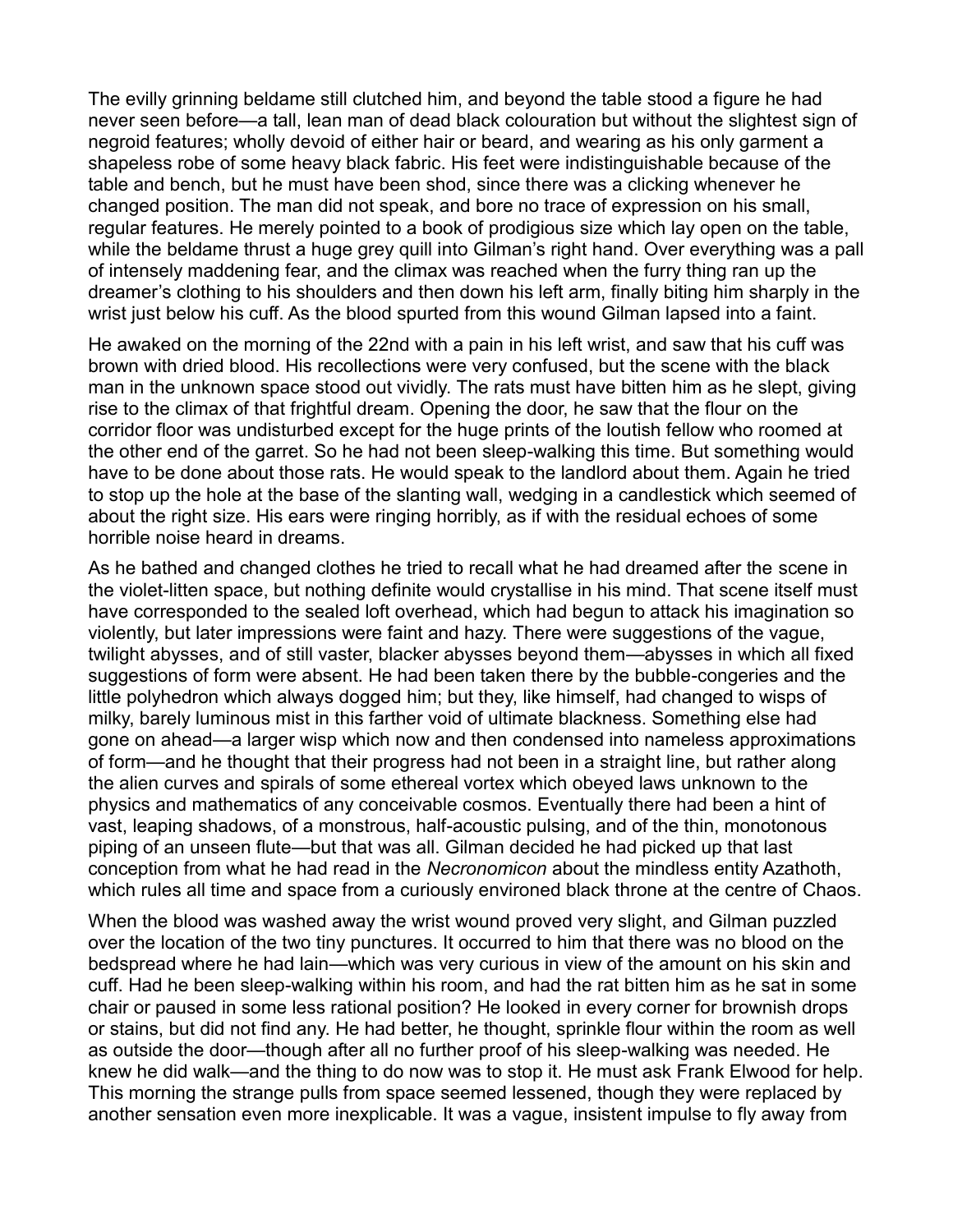his present situation, but held not a hint of the specific direction in which he wished to fly. As he picked up the strange spiky image on the table he thought the older northward pull grew a trifle stronger; but even so, it was wholly overruled by the newer and more bewildering urge.

He took the spiky image down to Elwood's room, steeling himself against the whines of the loomfixer which welled up from the ground floor. Elwood was in, thank heaven, and appeared to be stirring about. There was time for a little conversation before leaving for breakfast and college, so Gilman hurriedly poured forth an account of his recent dreams and fears. His host was very sympathetic, and agreed that something ought to be done. He was shocked by his guest's drawn, haggard aspect, and noticed the queer, abnormal-looking sunburn which others had remarked during the past week. There was not much, though, that he could say. He had not seen Gilman on any sleep-walking expedition, and had no idea what the curious image could be. He had, though, heard the French-Canadian who lodged just under Gilman talking to Mazurewicz one evening. They were telling each other how badly they dreaded the coming of Walpurgis-Night, now only a few days off; and were exchanging pitying comments about the poor, doomed young gentleman. Desrochers, the fellow under Gilman's room, had spoken of nocturnal footsteps both shod and unshod, and of the violet light he saw one night when he had stolen fearfully up to peer through Gilman's keyhole. He had not dared to peer, he told Mazurewicz, after he had glimpsed that light through the cracks around the door. There had been soft talking, too—and as he began to describe it his voice had sunk to an inaudible whisper.

Elwood could not imagine what had set these superstitious creatures gossiping, but supposed their imaginations had been roused by Gilman's late hours and somnolent walking and talking on the one hand, and by the nearness of traditionally feared May-Eve on the other hand. That Gilman talked in his sleep was plain, and it was obviously from Desrochers' keyhole-listenings that the delusive notion of the violet dream-light had got abroad. These simple people were quick to imagine they had seen any odd thing they had heard about. As for a plan of action— Gilman had better move down to Elwood's room and avoid sleeping alone. Elwood would, if awake, rouse him whenever he began to talk or rise in his sleep. Very soon, too, he must see the specialist. Meanwhile they would take the spiky image around to the various museums and to certain professors; seeking identification and stating that it had been found in a public rubbish-can. Also, Dombrowski must attend to the poisoning of those rats in the walls.

Braced up by Elwood's companionship, Gilman attended classes that day. Strange urges still tugged at him, but he could sidetrack them with considerable success. During a free period he shewed the queer image to several professors, all of whom were intensely interested, though none of them could shed any light upon its nature or origin. That night he slept on a couch which Elwood had had the landlord bring to the second-story room, and for the first time in weeks was wholly free from disquieting dreams. But the feverishness still hung on, and the whines of the loomfixer were an unnerving influence.

During the next few days Gilman enjoyed an almost perfect immunity from morbid manifestations. He had, Elwood said, shewed no tendency to talk or rise in his sleep; and meanwhile the landlord was putting rat-poison everywhere. The only disturbing element was the talk among the superstitious foreigners, whose imaginations had become highly excited. Mazurewicz was always trying to make him get a crucifix, and finally forced one upon him which he said had been blessed by the good Father Iwanicki. Desrochers, too, had something to say—in fact, he insisted that cautious steps had sounded in the now vacant room above him on the first and second nights of Gilman's absence from it. Paul Choynski thought he heard sounds in the halls and on the stairs at night, and claimed that his door had been softly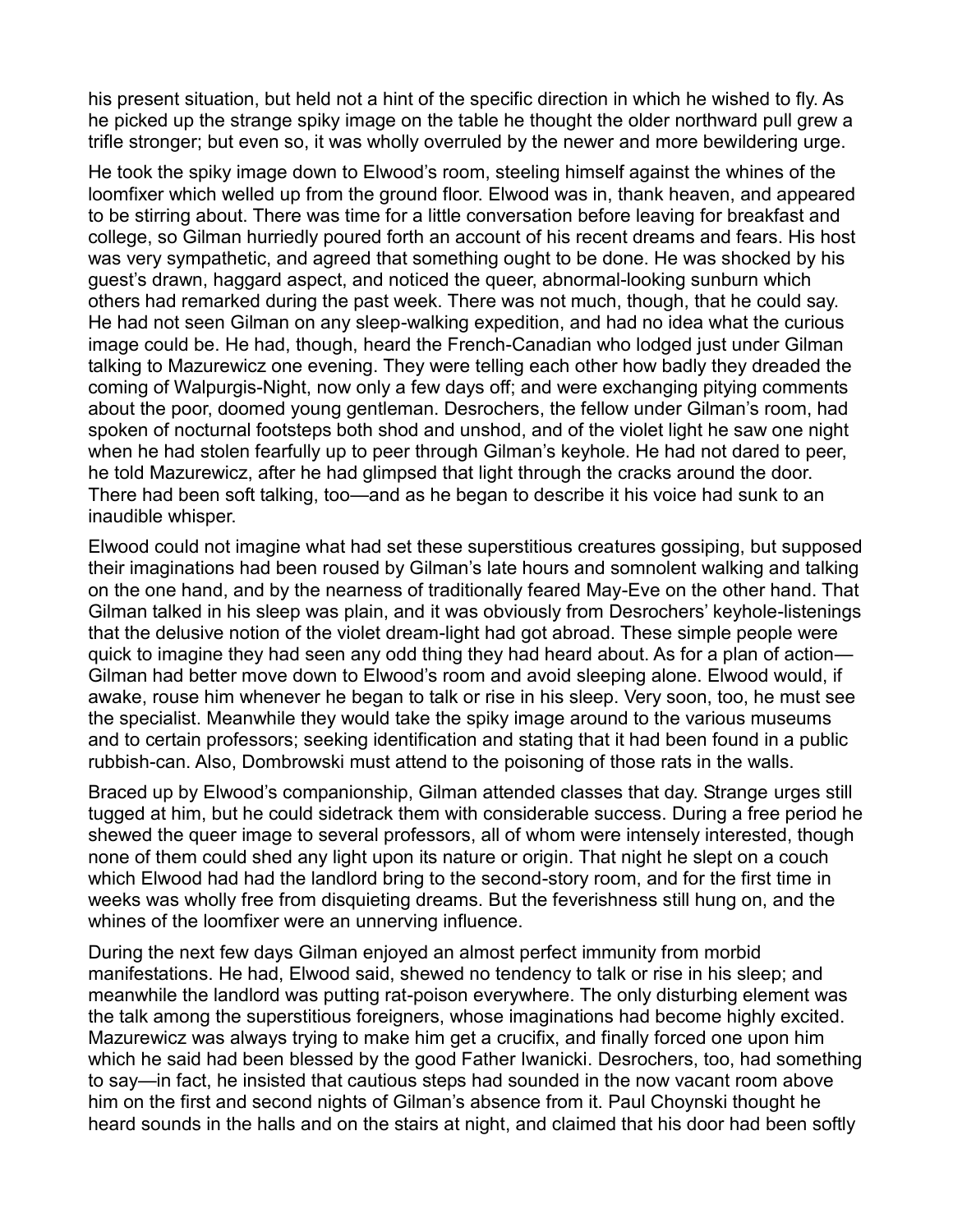tried, while Mrs. Dombrowski vowed she had seen Brown Jenkin for the first time since All-Hallows. But such naive reports could mean very little, and Gilman let the cheap metal crucifix hang idly from a knob on his host's dresser.

For three days Gilman and Elwood canvassed the local museums in an effort to identify the strange spiky image, but always without success. In every quarter, however, interest was intense; for the utter alienage of the thing was a tremendous challenge to scientific curiosity. One of the small radiating arms was broken off and subjected to chemical analysis, and the result is still talked about in college circles. Professor Ellery found platinum, iron, and tellurium in the strange alloy; but mixed with these were at least three other apparent elements of high atomic weight which chemistry was absolutely powerless to classify. Not only did they fail to correspond with any known element, but they did not even fit the vacant places reserved for probable elements in the periodic system. The mystery remains unsolved to this day, though the image is on exhibition at the museum of Miskatonic University.

On the morning of April 27 a fresh rat-hole appeared in the room where Gilman was a guest, but Dombrowski tinned it up during the day. The poison was not having much effect, for scratchings and scurryings in the walls were virtually undiminished. Elwood was out late that night, and Gilman waited up for him. He did not wish to go to sleep in a room alone especially since he thought he had glimpsed in the evening twilight the repellent old woman whose image had become so horribly transferred to his dreams. He wondered who she was, and what had been near her rattling the tin can in a rubbish-heap at the mouth of a squalid courtyard. The crone had seemed to notice him and leer evilly at him—though perhaps this was merely his imagination.

The next day both youths felt very tired, and knew they would sleep like logs when night came. In the evening they drowsily discussed the mathematical studies which had so completely and perhaps harmfully engrossed Gilman, and speculated about the linkage with ancient magic and folklore which seemed so darkly probable. They spoke of old Keziah Mason, and Elwood agreed that Gilman had good scientific grounds for thinking she might have stumbled on strange and significant information. The hidden cults to which these witches belonged often guarded and handed down surprising secrets from elder, forgotten aeons; and it was by no means impossible that Keziah had actually mastered the art of passing through dimensional gates. Tradition emphasises the uselessness of material barriers in halting a witch's motions; and who can say what underlies the old tales of broomstick rides through the night?

Whether a modern student could ever gain similar powers from mathematical research alone, was still to be seen. Success, Gilman added, might lead to dangerous and unthinkable situations; for who could foretell the conditions pervading an adjacent but normally inaccessible dimension? On the other hand, the picturesque possibilities were enormous. Time could not exist in certain belts of space, and by entering and remaining in such a belt one might preserve one's life and age indefinitely; never suffering organic metabolism or deterioration except for slight amounts incurred during visits to one's own or similar planes. One might, for example, pass into a timeless dimension and emerge at some remote period of the earth's history as young as before.

Whether anybody had ever managed to do this, one could hardly conjecture with any degree of authority. Old legends are hazy and ambiguous, and in historic times all attempts at crossing forbidden gaps seem complicated by strange and terrible alliances with beings and messengers from outside. There was the immemorial figure of the deputy or messenger of hidden and terrible powers—the "Black Man" of the witch-cult, and the "Nyarlathotep" of the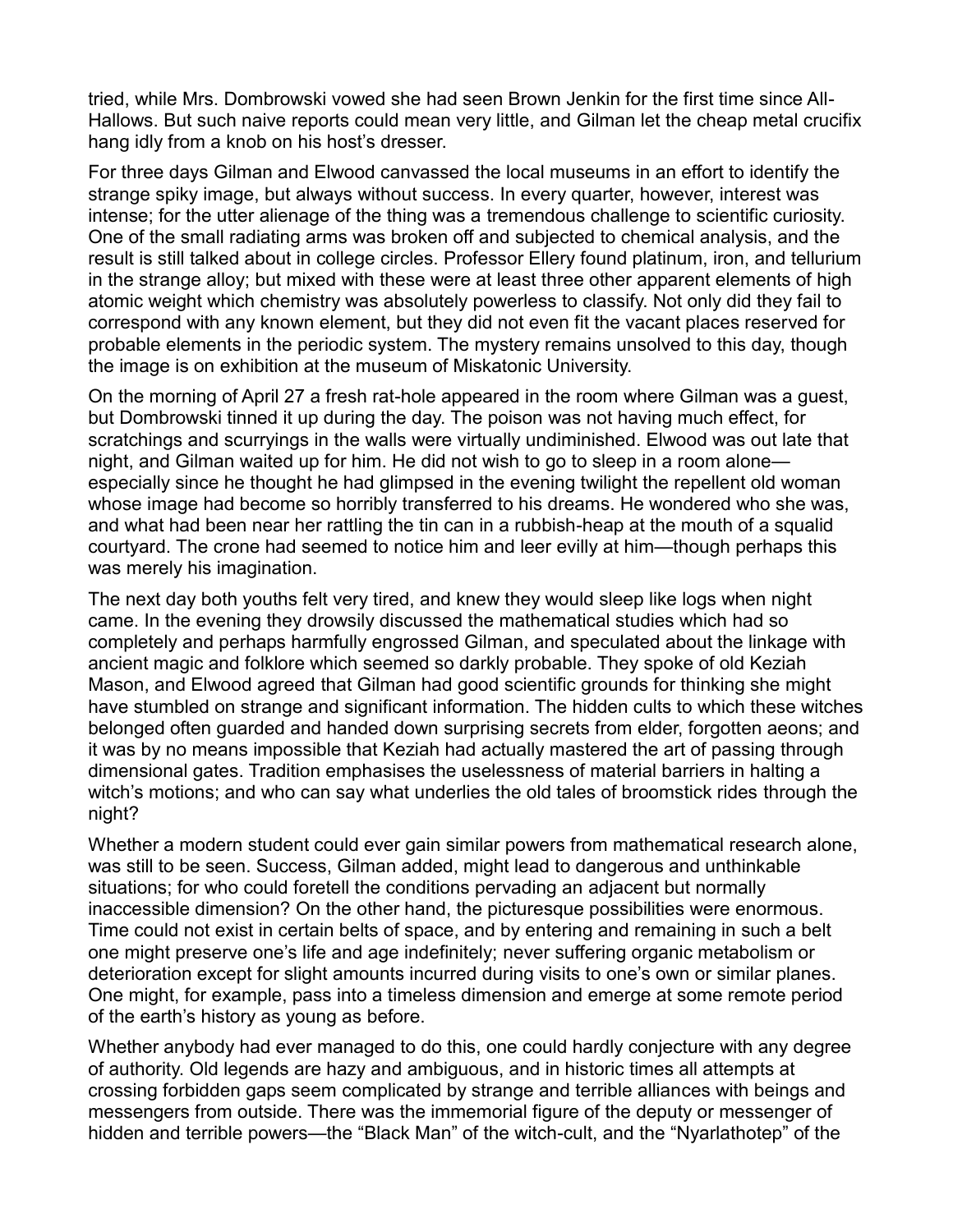*Necronomicon.* There was, too, the baffling problem of the lesser messengers or intermediaries—the quasi-animals and queer hybrids which legend depicts as witches' familiars. As Gilman and Elwood retired, too sleepy to argue further, they heard Joe Mazurewicz reel into the house half-drunk, and shuddered at the desperate wildness of his whining prayers.

That night Gilman saw the violet light again. In his dream he had heard a scratching and gnawing in the partitions, and thought that someone fumbled clumsily at the latch. Then he saw the old woman and the small furry thing advancing toward him over the carpeted floor. The beldame's face was alight with inhuman exultation, and the little yellow-toothed morbidity tittered mockingly as it pointed at the heavily sleeping form of Elwood on the other couch across the room. A paralysis of fear stifled all attempts to cry out. As once before, the hideous crone seized Gilman by the shoulders, yanking him out of bed and into empty space. Again the infinitude of the shrieking twilight abysses flashed past him, but in another second he thought he was in a dark, muddy, unknown alley of foetid odours, with the rotting walls of ancient houses towering up on every hand.

Ahead was the robed black man he had seen in the peaked space in the other dream, while from a lesser distance the old woman was beckoning and grimacing imperiously. Brown Jenkin was rubbing itself with a kind of affectionate playfulness around the ankles of the black man, which the deep mud largely concealed. There was a dark open doorway on the right, to which the black man silently pointed. Into this the grimacing crone started, dragging Gilman after her by his pajama sleeve. There were evil-smelling staircases which creaked ominously, and on which the old woman seemed to radiate a faint violet light; and finally a door leading off a landing. The crone fumbled with the latch and pushed the door open, motioning to Gilman to wait and disappearing inside the black aperture.

The youth's oversensitive ears caught a hideous strangled cry, and presently the beldame came out of the room bearing a small, senseless form which she thrust at the dreamer as if ordering him to carry it. The sight of this form, and the expression on its face, broke the spell. Still too dazed to cry out, he plunged recklessly down the noisome staircase and into the mud outside; halting only when seized and choked by the waiting black man. As consciousness departed he heard the faint, shrill tittering of the fanged, rat-like abnormality.

On the morning of the 29th Gilman awaked into a maelstrom of horror. The instant he opened his eyes he knew something was terribly wrong, for he was back in his old garret room with the slanting wall and ceiling, sprawled on the now unmade bed. His throat was aching inexplicably, and as he struggled to a sitting posture he saw with growing fright that his feet and pajama-bottoms were brown with caked mud. For the moment his recollections were hopelessly hazy, but he knew at least that he must have been sleep-walking. Elwood had been lost too deeply in slumber to hear and stop him. On the floor were confused muddy prints, but oddly enough they did not extend all the way to the door. The more Gilman looked at them, the more peculiar they seemed; for in addition to those he could recognise as his there were some smaller, almost round markings—such as the legs of a large chair or table might make, except that most of them tended to be divided into halves. There were also some curious muddy rat-tracks leading out of a fresh hole and back into it again. Utter bewilderment and the fear of madness racked Gilman as he staggered to the door and saw that there were no muddy prints outside. The more he remembered of his hideous dream the more terrified he felt, and it added to his desperation to hear Joe Mazurewicz chanting mournfully two floors below.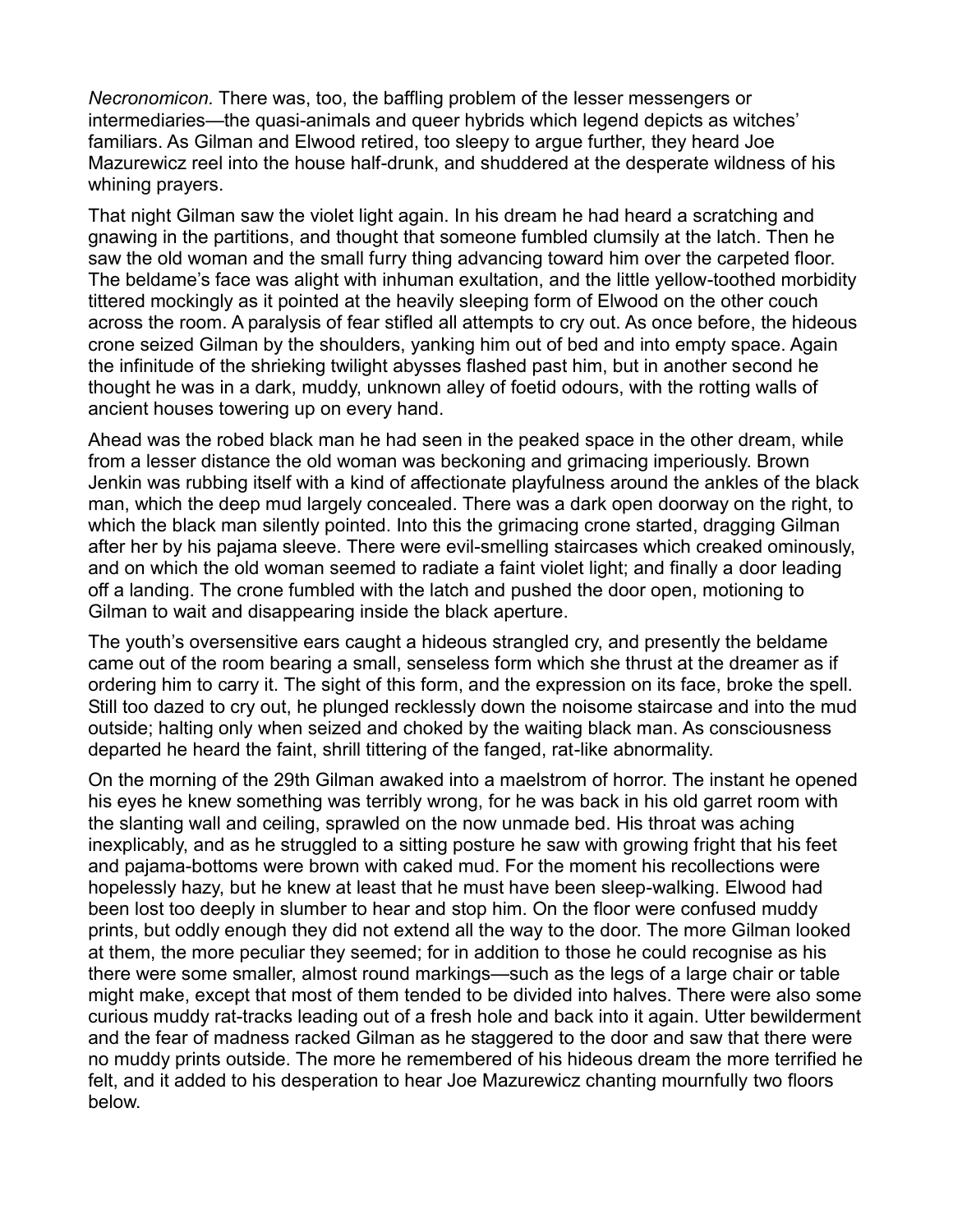Descending to Elwood's room he roused his still-sleeping host and began telling of how he had found himself, but Elwood could form no idea of what might really have happened. Where Gilman could have been, how he got back to his room without making tracks in the hall, and how the muddy, furniture-like prints came to be mixed with his in the garret chamber, were wholly beyond conjecture. Then there were those dark, livid marks on his throat, as if he had tried to strangle himself. He put his hands up to them, but found that they did not even approximately fit. While they were talking Desrochers dropped in to say that he had heard a terrific clattering overhead in the dark small hours. No, there had been no one on the stairs after midnight—though just before midnight he had heard faint footfalls in the garret, and cautiously descending steps he did not like. It was, he added, a very bad time of year for Arkham. The young gentleman had better be sure to wear the crucifix Joe Mazurewicz had given him. Even the daytime was not safe, for after dawn there had been strange sounds in the house—especially a thin, childish wail hastily choked off.

Gilman mechanically attended classes that morning, but was wholly unable to fix his mind on his studies. A mood of hideous apprehension and expectancy had seized him, and he seemed to be awaiting the fall of some annihilating blow. At noon he lunched at the University Spa, picking up a paper from the next seat as he waited for dessert. But he never ate that dessert; for an item on the paper's first page left him limp, wild-eyed, and able only to pay his check and stagger back to Elwood's room.

There had been a strange kidnapping the night before in Orne's Gangway, and the two-yearold child of a clod-like laundry worker named Anastasia Wolejko had completely vanished from sight. The mother, it appeared, had feared the event for some time; but the reasons she assigned for her fear were so grotesque that no one took them seriously. She had, she said, seen Brown Jenkin about the place now and then ever since early in March, and knew from its grimaces and titterings that little Ladislas must be marked for sacrifice at the awful Sabbat on Walpurgis-Night. She had asked her neighbour Mary Czanek to sleep in the room and try to protect the child, but Mary had not dared. She could not tell the police, for they never believed such things. Children had been taken that way every year ever since she could remember. And her friend Pete Stowacki would not help because he wanted the child out of the way anyhow.

But what threw Gilman into a cold perspiration was the report of a pair of revellers who had been walking past the mouth of the gangway just after midnight. They admitted they had been drunk, but both vowed they had seen a crazily dressed trio furtively entering the dark passageway. There had, they said, been a huge robed negro, a little old woman in rags, and a young white man in his night-clothes. The old woman had been dragging the youth, while around the feet of the negro a tame rat was rubbing and weaving in the brown mud.

Gilman sat in a daze all the afternoon, and Elwood—who had meanwhile seen the papers and formed terrible conjectures from them—found him thus when he came home. This time neither could doubt but that something hideously serious was closing in around them. Between the phantasms of nightmare and the realities of the objective world a monstrous and unthinkable relationship was crystallising, and only stupendous vigilance could avert still more direful developments. Gilman must see a specialist sooner or later, but not just now, when all the papers were full of this kidnapping business.

Just what had really happened was maddeningly obscure, and for a moment both Gilman and Elwood exchanged whispered theories of the wildest kind. Had Gilman unconsciously succeeded better than he knew in his studies of space and its dimensions? Had he actually slipped outside our sphere to points unguessed and unimaginable? Where—if anywhere—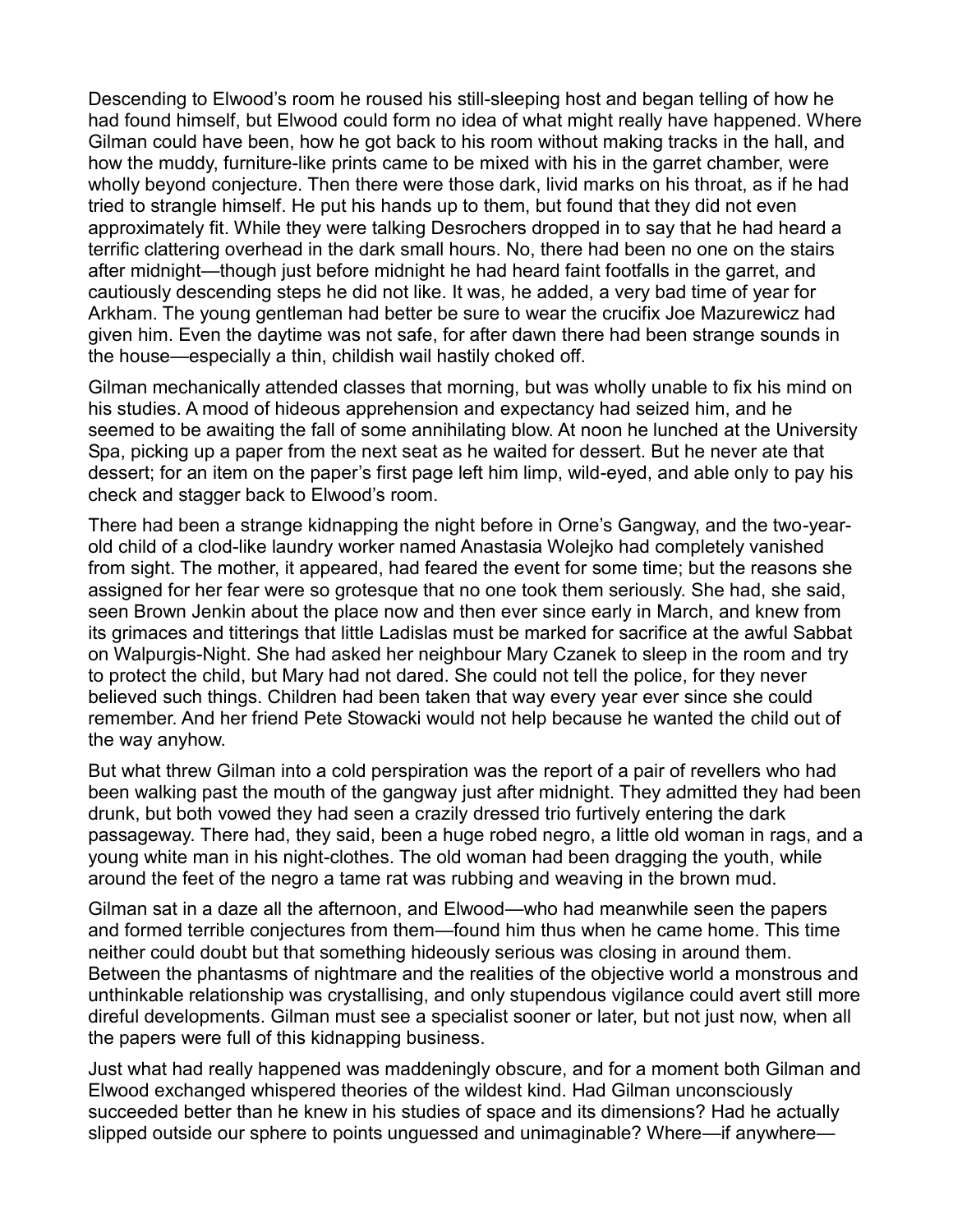had he been on those nights of daemoniac alienage? The roaring twilight abysses—the green hillside—the blistering terrace—the pulls from the stars—the ultimate black vortex—the black man—the muddy alley and the stairs—the old witch and the fanged, furry horror—the bubblecongeries and the little polyhedron—the strange sunburn—the wrist wound—the unexplained image—the muddy feet—the throat-marks—the tales and fears of the superstitious foreigners—what did all this mean? To what extent could the laws of sanity apply to such a case?

There was no sleep for either of them that night, but next day they both cut classes and drowsed. This was April 30th, and with the dusk would come the hellish Sabbat-time which all the foreigners and the superstitious old folk feared. Mazurewicz came home at six o'clock and said people at the mill were whispering that the Walpurgis-revels would be held in the dark ravine beyond Meadow Hill where the old white stone stands in a place queerly void of all plant-life. Some of them had even told the police and advised them to look there for the missing Wolejko child, but they did not believe anything would be done. Joe insisted that the poor young gentleman wear his nickel-chained crucifix, and Gilman put it on and dropped it inside his shirt to humour the fellow.

Late at night the two youths sat drowsing in their chairs, lulled by the rhythmical praying of the loomfixer on the floor below. Gilman listened as he nodded, his preternaturally sharpened hearing seeming to strain for some subtle, dreaded murmur beyond the noises in the ancient house. Unwholesome recollections of things in the *Necronomicon* and the Black Book welled up, and he found himself swaying to infandous rhythms said to pertain to the blackest ceremonies of the Sabbat and to have an origin outside the time and space we comprehend.

Presently he realised what he was listening for—the hellish chant of the celebrants in the distant black valley. How did he know so much about what they expected? How did he know the time when Nahab and her acolyte were due to bear the brimming bowl which would follow the black cock and the black goat? He saw that Elwood had dropped asleep, and tried to call out and waken him. Something, however, closed his throat. He was not his own master. Had he signed the black man's book after all?

Then his fevered, abnormal hearing caught the distant, windborne notes. Over miles of hill and field and alley they came, but he recognised them none the less. The fires must be lit, and the dancers must be starting in. How could he keep himself from going? What was it that had enmeshed him? Mathematics—folklore—the house—old Keziah—Brown Jenkin . . . and now he saw that there was a fresh rat-hole in the wall near his couch. Above the distant chanting and the nearer praying of Joe Mazurewicz came another sound—a stealthy, determined scratching in the partitions. He hoped the electric lights would not go out. Then he saw the fanged, bearded little face in the rat-hole—the accursed little face which he at last realised bore such a shocking, mocking resemblance to old Keziah's—and heard the faint fumbling at the door.

The screaming twilight abysses flashed before him, and he felt himself helpless in the formless grasp of the iridescent bubble-congeries. Ahead raced the small, kaleidoscopic polyhedron, and all through the churning void there was a heightening and acceleration of the vague tonal pattern which seemed to foreshadow some unutterable and unendurable climax. He seemed to know what was coming—the monstrous burst of Walpurgis-rhythm in whose cosmic timbre would be concentrated all the primal, ultimate space-time seethings which lie behind the massed spheres of matter and sometimes break forth in measured reverberations that penetrate faintly to every layer of entity and give hideous significance throughout the worlds to certain dreaded periods.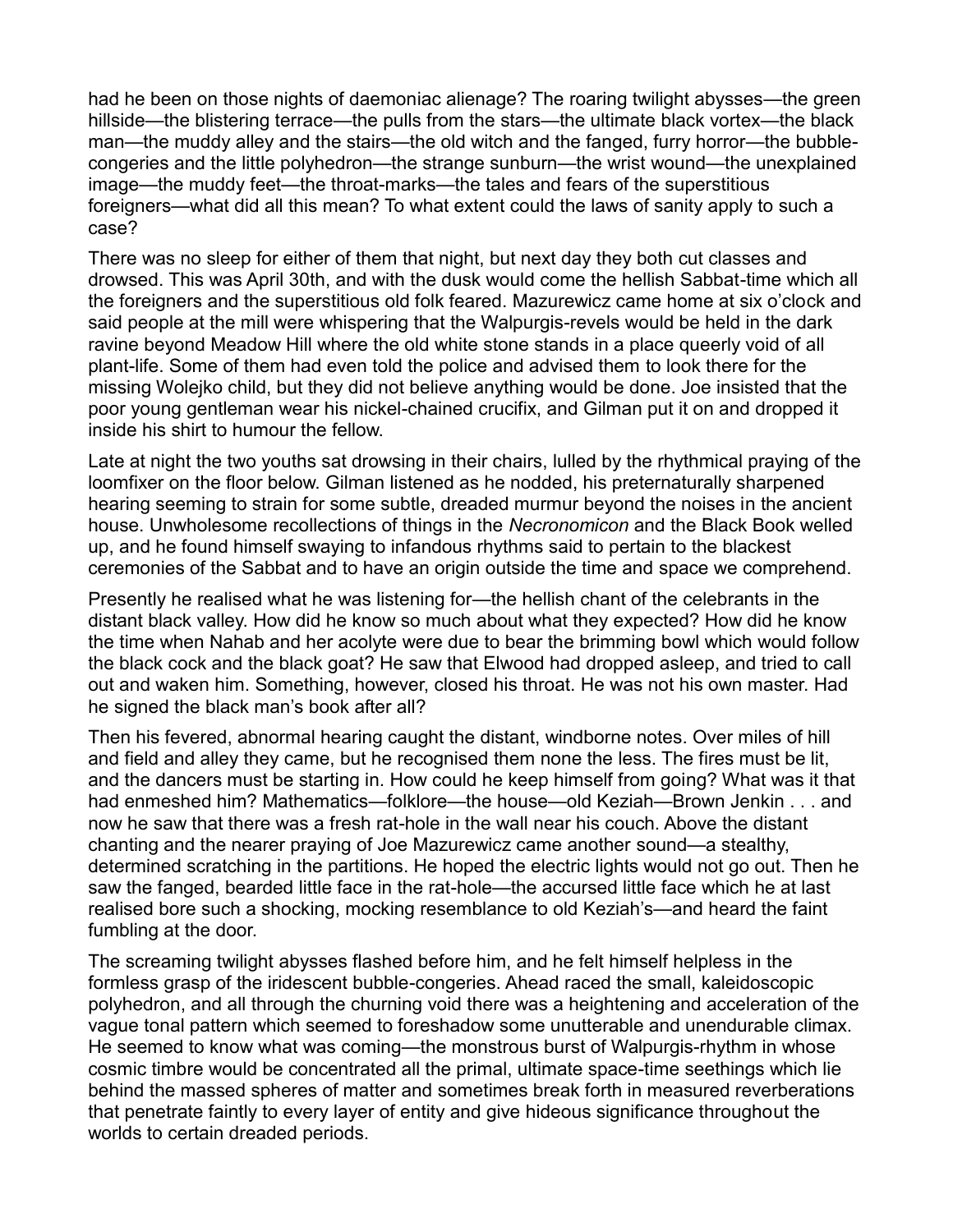But all this vanished in a second. He was again in the cramped, violet-litten peaked space with the slanting floor, the low cases of ancient books, the bench and table, the queer objects, and the triangular gulf at one side. On the table lay a small white figure—an infant boy, unclothed and unconscious—while on the other side stood the monstrous, leering old woman with a gleaming, grotesque-hafted knife in her right hand, and a queerly proportioned pale metal bowl covered with curiously chased designs and having delicate lateral handles in her left. She was intoning some croaking ritual in a language which Gilman could not understand, but which seemed like something guardedly quoted in the *Necronomicon.*

As the scene grew clear he saw the ancient crone bend forward and extend the empty bowl across the table—and unable to control his own motions, he reached far forward and took it in both hands, noticing as he did so its comparative lightness. At the same moment the disgusting form of Brown Jenkin scrambled up over the brink of the triangular black gulf on his left. The crone now motioned him to hold the bowl in a certain position while she raised the huge, grotesque knife above the small white victim as high as her right hand could reach. The fanged, furry thing began tittering a continuation of the unknown ritual, while the witch croaked loathsome responses. Gilman felt a gnawing, poignant abhorrence shoot through his mental and emotional paralysis, and the light metal bowl shook in his grasp. A second later the downward motion of the knife broke the spell completely, and he dropped the bowl with a resounding bell-like clangour while his hands darted out frantically to stop the monstrous deed.

In an instant he had edged up the slanting floor around the end of the table and wrenched the knife from the old woman's claws; sending it clattering over the brink of the narrow triangular gulf. In another instant, however, matters were reversed; for those murderous claws had locked themselves tightly around his own throat, while the wrinkled face was twisted with insane fury. He felt the chain of the cheap crucifix grinding into his neck, and in his peril wondered how the sight of the object itself would affect the evil creature. Her strength was altogether superhuman, but as she continued her choking he reached feebly in his shirt and drew out the metal symbol, snapping the chain and pulling it free.

At sight of the device the witch seemed struck with panic, and her grip relaxed long enough to give Gilman a chance to break it entirely. He pulled the steel-like claws from his neck, and would have dragged the beldame over the edge of the gulf had not the claws received a fresh access of strength and closed in again. This time he resolved to reply in kind, and his own hands reached out for the creature's throat. Before she saw what he was doing he had the chain of the crucifix twisted about her neck, and a moment later he had tightened it enough to cut off her breath. During her last struggle he felt something bite at his ankle, and saw that Brown Jenkin had come to her aid. With one savage kick he sent the morbidity over the edge of the gulf and heard it whimper on some level far below.

Whether he had killed the ancient crone he did not know, but he let her rest on the floor where she had fallen. Then, as he turned away, he saw on the table a sight which nearly snapped the last thread of his reason. Brown Jenkin, tough of sinew and with four tiny hands of daemoniac dexterity, had been busy while the witch was throttling him, and his efforts had been in vain. What he had prevented the knife from doing to the victim's chest, the yellow fangs of the furry blasphemy had done to a wrist—and the bowl so lately on the floor stood full beside the small lifeless body.

In his dream-delirium Gilman heard the hellish, alien-rhythmed chant of the Sabbat coming from an infinite distance, and knew the black man must be there. Confused memories mixed themselves with his mathematics, and he believed his subconscious mind held the *angles*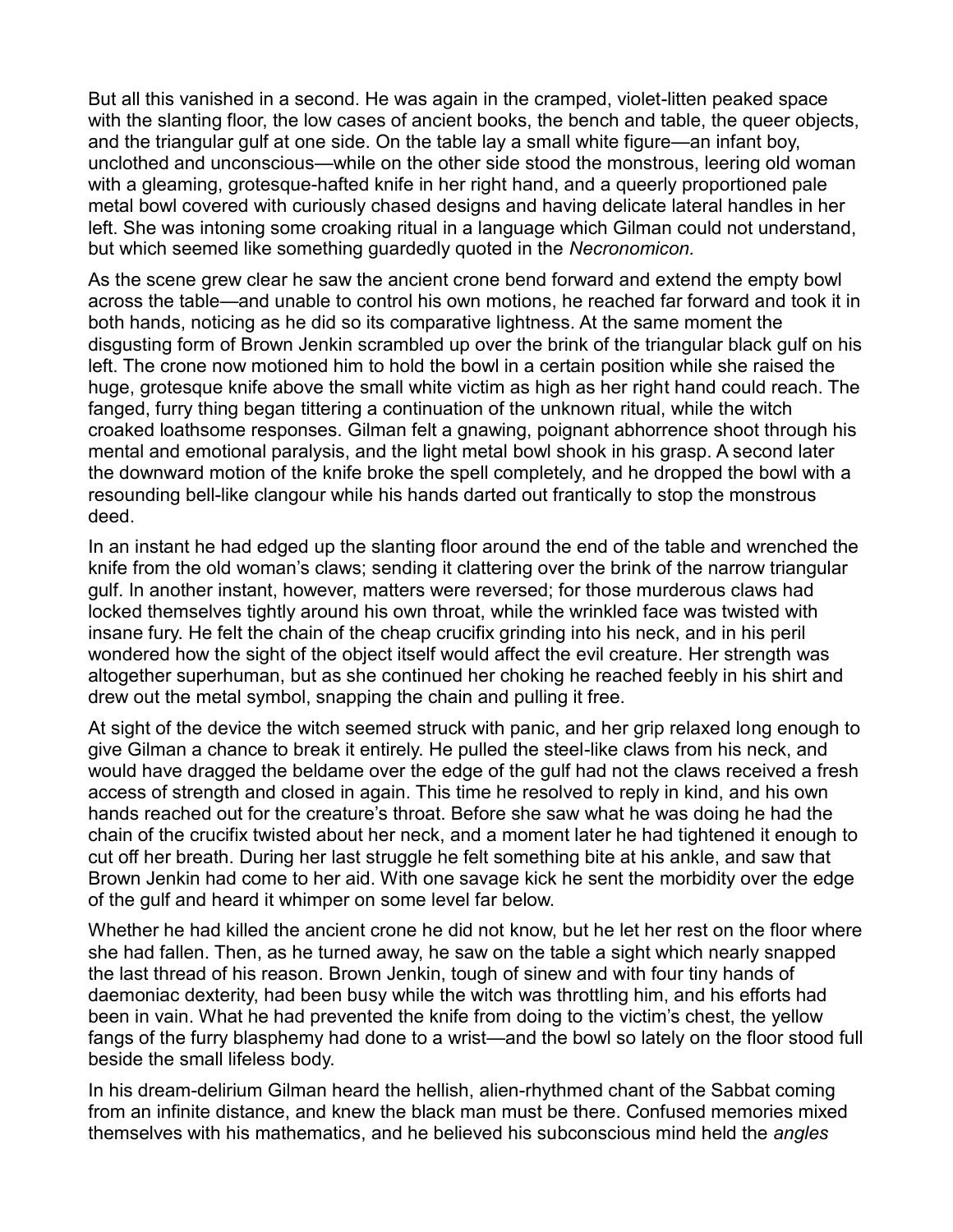which he needed to guide him back to the normal world—alone and unaided for the first time. He felt sure he was in the immemorially sealed loft above his own room, but whether he could ever escape through the slanting floor or the long-stopped egress he doubted greatly. Besides, would not an escape from a dream-loft bring him merely into a dream-house—an abnormal projection of the actual place he sought? He was wholly bewildered as to the relation betwixt dream and reality in all his experiences.

The passage through the vague abysses would be frightful, for the Walpurgis-rhythm would be vibrating, and at last he would have to hear that hitherto veiled cosmic pulsing which he so mortally dreaded. Even now he could detect a low, monstrous shaking whose tempo he suspected all too well. At Sabbat-time it always mounted and reached through to the worlds to summon the initiate to nameless rites. Half the chants of the Sabbat were patterned on this faintly overheard pulsing which no earthly ear could endure in its unveiled spatial fulness. Gilman wondered, too, whether he could trust his instinct to take him back to the right part of space. How could he be sure he would not land on that green-litten hillside of a far planet, on the tessellated terrace above the city of tentacled monsters somewhere beyond the galaxy, or in the spiral black vortices of that ultimate void of Chaos wherein reigns the mindless daemon-sultan Azathoth?

Just before he made the plunge the violet light went out and left him in utter blackness. The witch—old Keziah—Nahab—that must have meant her death. And mixed with the distant chant of the Sabbat and the whimpers of Brown Jenkin in the gulf below he thought he heard another and wilder whine from unknown depths. Joe Mazurewicz—the prayers against the Crawling Chaos now turning to an inexplicably triumphant shriek—worlds of sardonic actuality impinging on vortices of febrile dream—Iä! Shub-Niggurath! The Goat with a Thousand Young. . . .

They found Gilman on the floor of his queerly angled old garret room long before dawn, for the terrible cry had brought Desrochers and Choynski and Dombrowski and Mazurewicz at once, and had even wakened the soundly sleeping Elwood in his chair. He was alive, and with open, staring eyes, but seemed largely unconscious. On his throat were the marks of murderous hands, and on his left ankle was a distressing rat-bite. His clothing was badly rumpled, and Joe's crucifix was missing. Elwood trembled, afraid even to speculate on what new form his friend's sleep-walking had taken. Mazurewicz seemed half-dazed because of a "sign" he said he had had in response to his prayers, and he crossed himself frantically when the squealing and whimpering of a rat sounded from beyond the slanting partition.

When the dreamer was settled on his couch in Elwood's room they sent for Dr. Malkowski—a local practitioner who would repeat no tales where they might prove embarrassing—and he gave Gilman two hypodermic injections which caused him to relax in something like natural drowsiness. During the day the patient regained consciousness at times and whispered his newest dream disjointedly to Elwood. It was a painful process, and at its very start brought out a fresh and disconcerting fact.

Gilman—whose ears had so lately possessed an abnormal sensitiveness—was now stone deaf. Dr. Malkowski, summoned again in haste, told Elwood that both ear-drums were ruptured, as if by the impact of some stupendous sound intense beyond all human conception or endurance. How such a sound could have been heard in the last few hours without arousing all the Miskatonic Valley was more than the honest physician could say.

Elwood wrote his part of the colloquy on paper, so that a fairly easy communication was maintained. Neither knew what to make of the whole chaotic business, and decided it would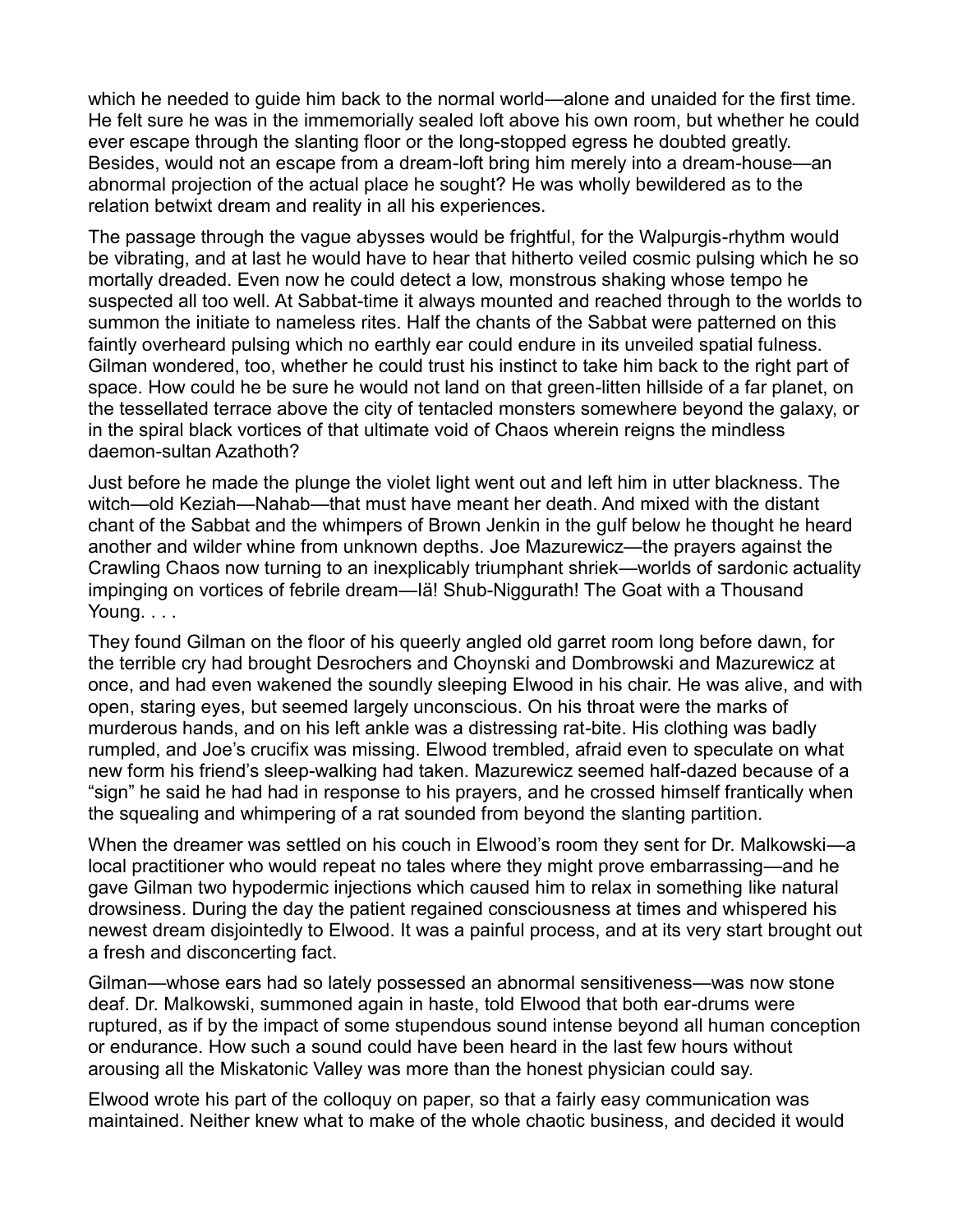be better if they thought as little as possible about it. Both, though, agreed that they must leave this ancient and accursed house as soon as it could be arranged. Evening papers spoke of a police raid on some curious revellers in a ravine beyond Meadow Hill just before dawn, and mentioned that the white stone there was an object of age-long superstitious regard. Nobody had been caught, but among the scattering fugitives had been glimpsed a huge negro. In another column it was stated that no trace of the missing child Ladislas Wolejko had been found.

The crowning horror came that very night. Elwood will never forget it, and was forced to stay out of college the rest of the term because of the resulting nervous breakdown. He had thought he heard rats in the partitions all the evening, but paid little attention to them. Then, long after both he and Gilman had retired, the atrocious shrieking began. Elwood jumped up, turned on the lights, and rushed over to his guest's couch. The occupant was emitting sounds of veritably inhuman nature, as if racked by some torment beyond description. He was writhing under the bedclothes, and a great red stain was beginning to appear on the blankets.

Elwood scarcely dared to touch him, but gradually the screaming and writhing subsided. By this time Dombrowski, Choynski, Desrochers, Mazurewicz, and the top-floor lodger were all crowding into the doorway, and the landlord had sent his wife back to telephone for Dr. Malkowski. Everybody shrieked when a large rat-like form suddenly jumped out from beneath the ensanguined bedclothes and scuttled across the floor to a fresh, open hole close by. When the doctor arrived and began to pull down those frightful covers Walter Gilman was dead.

It would be barbarous to do more than suggest what had killed Gilman. There had been virtually a tunnel through his body—something had eaten his heart out. Dombrowski, frantic at the failure of his constant rat-poisoning efforts, cast aside all thought of his lease and within a week had moved with all his older lodgers to a dingy but less ancient house in Walnut Street. The worst thing for a while was keeping Joe Mazurewicz quiet; for the brooding loomfixer would never stay sober, and was constantly whining and muttering about spectral and terrible things.

It seems that on that last hideous night Joe had stooped to look at the crimson rat-tracks which led from Gilman's couch to the nearby hole. On the carpet they were very indistinct, but a piece of open flooring intervened between the carpet's edge and the base-board. There Mazurewicz had found something monstrous—or thought he had, for no one else could quite agree with him despite the undeniable queerness of the prints. The tracks on the flooring were certainly vastly unlike the average prints of a rat, but even Choynski and Desrochers would not admit that they were like the prints of four tiny human hands.

The house was never rented again. As soon as Dombrowski left it the pall of its final desolation began to descend, for people shunned it both on account of its old reputation and because of the new foetid odour. Perhaps the ex-landlord's rat-poison had worked after all, for not long after his departure the place became a neighbourhood nuisance. Health officials traced the smell to the closed spaces above and beside the eastern garret room, and agreed that the number of dead rats must be enormous. They decided, however, that it was not worth their while to hew open and disinfect the long-sealed spaces; for the foetor would soon be over, and the locality was not one which encouraged fastidious standards. Indeed, there were always vague local tales of unexplained stenches upstairs in the Witch House just after May-Eve and Hallowmass. The neighbours grumblingly acquiesced in the inertia—but the foetor none the less formed an additional count against the place. Toward the last the house was condemned as an habitation by the building inspector.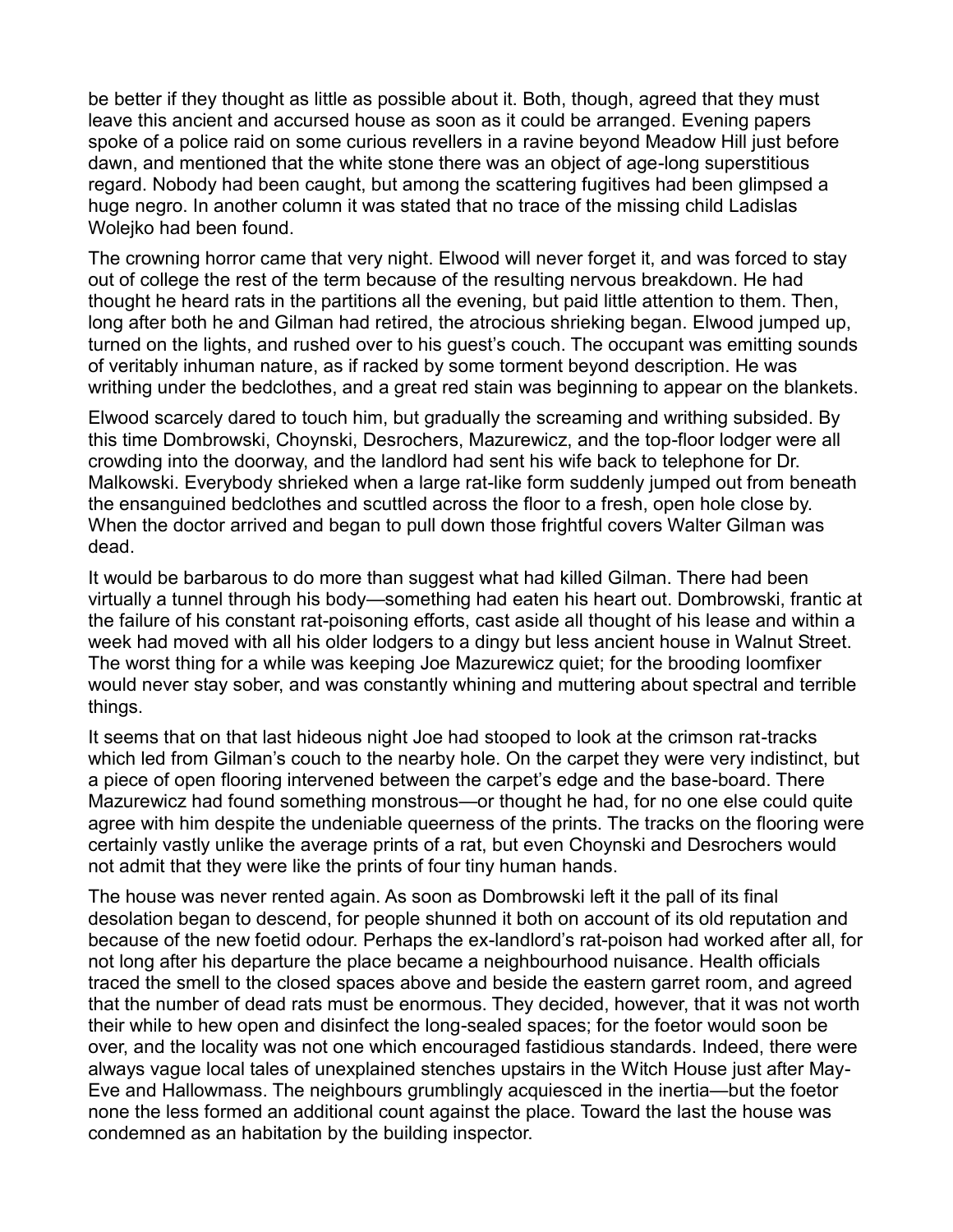Gilman's dreams and their attendant circumstances have never been explained. Elwood, whose thoughts on the entire episode are sometimes almost maddening, came back to college the next autumn and graduated in the following June. He found the spectral gossip of the town much diminished, and it is indeed a fact that—notwithstanding certain reports of a ghostly tittering in the deserted house which lasted almost as long as that edifice itself—no fresh appearances either of old Keziah or of Brown Jenkin have been muttered of since Gilman's death. It is rather fortunate that Elwood was not in Arkham in that later year when certain events abruptly renewed the local whispers about elder horrors. Of course he heard about the matter afterward and suffered untold torments of black and bewildered speculation; but even that was not as bad as actual nearness and several possible sights would have been.

In March, 1931, a gale wrecked the roof and great chimney of the vacant Witch House, so that a chaos of crumbling bricks, blackened, moss-grown shingles, and rotting planks and timbers crashed down into the loft and broke through the floor beneath. The whole attic story was choked with debris from above, but no one took the trouble to touch the mess before the inevitable razing of the decrepit structure. That ultimate step came in the following December, and it was when Gilman's old room was cleared out by reluctant, apprehensive workmen that the gossip began.

Among the rubbish which had crashed through the ancient slanting ceiling were several things which made the workmen pause and call in the police. Later the police in turn called in the coroner and several professors from the university. There were bones—badly crushed and splintered, but clearly recognisable as human—whose manifestly modern date conflicted puzzlingly with the remote period at which their only possible lurking-place, the low, slantfloored loft overhead, had supposedly been sealed from all human access. The coroner's physician decided that some belonged to a small child, while certain others—found mixed with shreds of rotten brownish cloth—belonged to a rather undersized, bent female of advanced years. Careful sifting of debris also disclosed many tiny bones of rats caught in the collapse, as well as older rat-bones gnawed by small fangs in a fashion now and then highly productive of controversy and reflection.

Other objects found included the mingled fragments of many books and papers, together with a yellowish dust left from the total disintegration of still older books and papers. All, without exception, appeared to deal with black magic in its most advanced and horrible forms; and the evidently recent date of certain items is still a mystery as unsolved as that of the modern human bones. An even greater mystery is the absolute homogeneity of the crabbed, archaic writing found on a wide range of papers whose conditions and watermarks suggest age differences of at least 150 to 200 years. To some, though, the greatest mystery of all is the variety of utterly inexplicable objects—objects whose shapes, materials, types of workmanship, and purposes baffle all conjecture—found scattered amidst the wreckage in evidently diverse states of injury. One of these things—which excited several Miskatonic professors profoundly—is a badly damaged monstrosity plainly resembling the strange image which Gilman gave to the college museum, save that it is larger, wrought of some peculiar bluish stone instead of metal, and possessed of a singularly angled pedestal with undecipherable hieroglyphics.

Archaeologists and anthropologists are still trying to explain the bizarre designs chased on a crushed bowl of light metal whose inner side bore ominous brownish stains when found. Foreigners and credulous grandmothers are equally garrulous about the modern nickel crucifix with broken chain mixed in the rubbish and shiveringly identified by Joe Mazurewicz